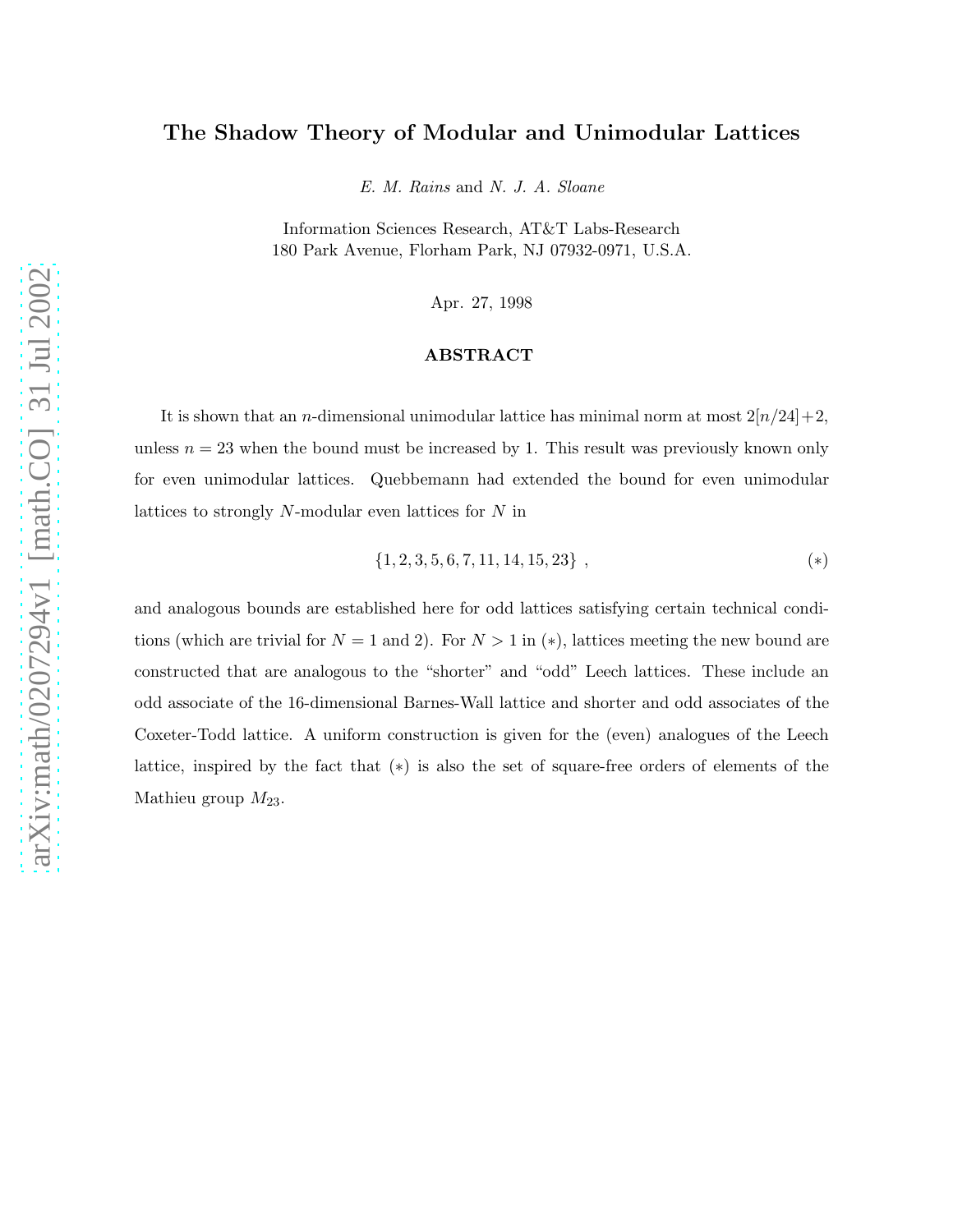# <span id="page-1-0"></span>1. Introduction

The study of unimodular lattices (i.e. integral lattices of determinant 1) is an important chapter in the classical theory of quadratic forms. Another way to characterize a unimodular lattice is that it is equal to its dual. A *modular* lattice (the term was introduced by Quebbemann [\[38](#page-31-0)]; see also[[39](#page-31-0)], [\[40](#page-31-0)]) is an integral lattice which is geometrically similar to its dual.

In other words, an *n*-dimensional integral lattice  $\Lambda$  is *modular* if there exists a similarity σ of  $\mathbb{R}^n$  such that  $\sigma(\Lambda^*) = \Lambda$ , where  $\Lambda^*$  is the dual lattice. If σ multiplies norms by N,  $\Lambda$  is said to be N-modular. For example, the sporadic root lattices  $E_8$ ,  $F_4(\cong D_4)$ ,  $G_2(\cong A_2)$  are respectively 1-, 2- and 3-modular. In the last two cases the modularity maps short roots to long roots.

If N is a composite number, a *strongly N-modular* lattice [\[39](#page-31-0)] satisfies certain additional conditions given in Section 3.

To date the study of N-modular lattices for  $N > 1$  has focused on even lattices, but in the present paper we remove this restriction and also consider odd lattices.

The simplest example of an  $N$ -modular lattice for  $N$  prime is the two-dimensional lattice  $C^{(N)} = \mathbb{Z} \oplus \sqrt{N}\mathbb{Z}$ . The similarity  $\sigma$  takes  $(x, y)$  to  $(\sqrt{N}y, \sqrt{N}x)$ , and maps  $C^{(N)*}$  to  $C^{(N)}$ . More generally, for any positive integer  $N$ ,

$$
C^{(N)} = \sum_{d|N} \sqrt{d}\mathbb{Z}
$$

is a strongly N-modular lattice of dimension equal to  $d(N)$ , the number of divisors of N.

The main goal of this paper is to prove Theorems 1 and [2](#page-3-0).

Theorem 1. An n-dimensional unimodular lattice has minimal norm

$$
\mu \le 2\left[\frac{n}{24}\right] + 2\tag{1}
$$

unless  $n = 23$  when  $\mu \leq 3$ .

Remarks. (1) The form of (1) suggests that dimension 24 may be special, and of course it is:there is a unique 24-dimensional lattice meeting the bound, the Leech lattice  $\Lambda_{24}$  (cf. [[15](#page-29-0)]). The best odd lattice in dimension 24 is the "odd Leech lattice"  $O_{24}$  of minimal norm 3, and the exception to the bound in dimension 23 is necessary because of the existence of the "shorter Leech lattice"  $O_{23}$ , which also has minimal norm 3.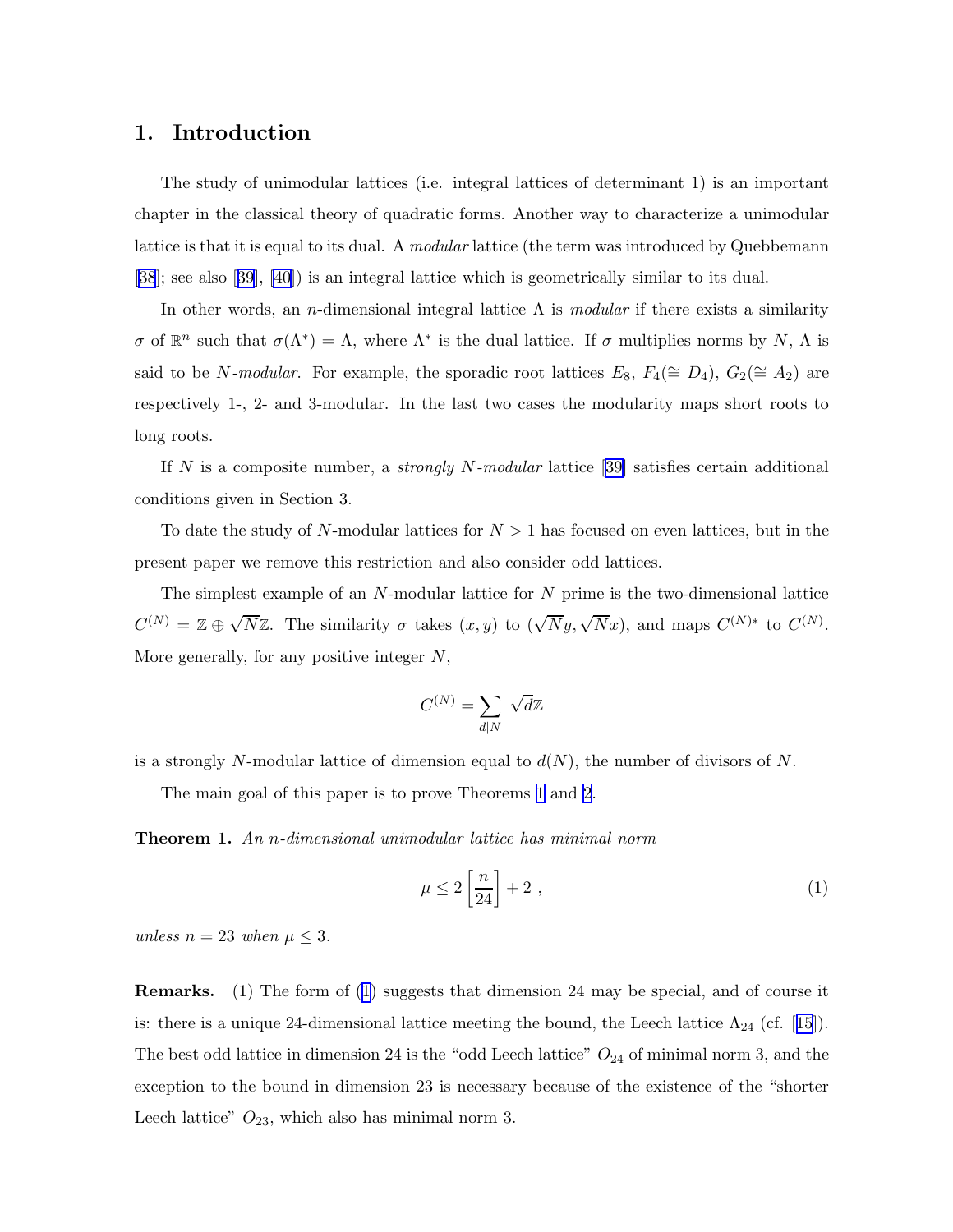<span id="page-2-0"></span>(2) Theorem [1](#page-1-0) is the strongest upper bound presently known for unimodular lattices. For even unimodular lattices this was already known[[26](#page-30-0)], but for odd unimodular lattices it was known only that

$$
\mu \le \left[\frac{n+6}{10}\right]
$$

for all sufficiently large  $n \lfloor 13 \rfloor$ .

(3) For self-dual codes the situation is similar. For doubly-even self-dual codes it was shown in [\[26](#page-30-0)],[[27\]](#page-30-0) that the minimal distance d of a code of length n satisfies

$$
d \le 4\left[\frac{n}{24}\right] + 4\tag{2}
$$

and for singly-even self-dual codes

$$
d \le 2\left[\frac{n+6}{10}\right] ,
$$

unless  $n = 2, 8, 12, 22, 24, 32, 48$  and 72 when the bound must be increased by 2 [\[14\]](#page-29-0). The analogue of Theorem [1](#page-1-0) is given in[[41](#page-31-0)], where it is shown that (2) holds for all self-dual codes, unless  $n \equiv 22 \pmod{24}$  when the upper bound must be increased by 2.

So in the coding analogue to Theorem [1](#page-1-0) there are infinitely many exceptions, not just one. However, it seems very likely that equality can hold in [\(1\)](#page-1-0) and (2), and in the bounds of Theorem [2,](#page-3-0)for only finitely many values of  $n$  (compare [[26](#page-30-0)]).

(4) In the coding analogue of Theorem [1](#page-1-0), it can be shown that any self-dual code of length  $n \equiv 0 \pmod{24}$  meeting the bound in (2) must be doubly-even. We conjecture that if  $n \equiv 0$ (mod 24) any unimodular lattice meeting the bound of Theorem [1](#page-1-0) must be even, although we have so far not succeeded in proving this.

(5) Krasikov and Litsyn [\[25\]](#page-30-0) have recently shown that for doubly-even self-dual codes of length n, where n is large,  $(2)$  can be improved to

$$
d \leq 0.166315\ldots n + o(n), \quad n \to \infty.
$$

No analogous result is known for even unimodular lattices.

(6) Theorem [1](#page-1-0) is included in Theorem [2](#page-3-0), but is stated separately because of the importance of the unimodular case.

For strongly  $N$ -modular lattices we will restrict our attention to values of  $N$  from the set

$$
\{1, 2, 3, 5, 6, 7, 11, 14, 15, 23\}, \qquad (3)
$$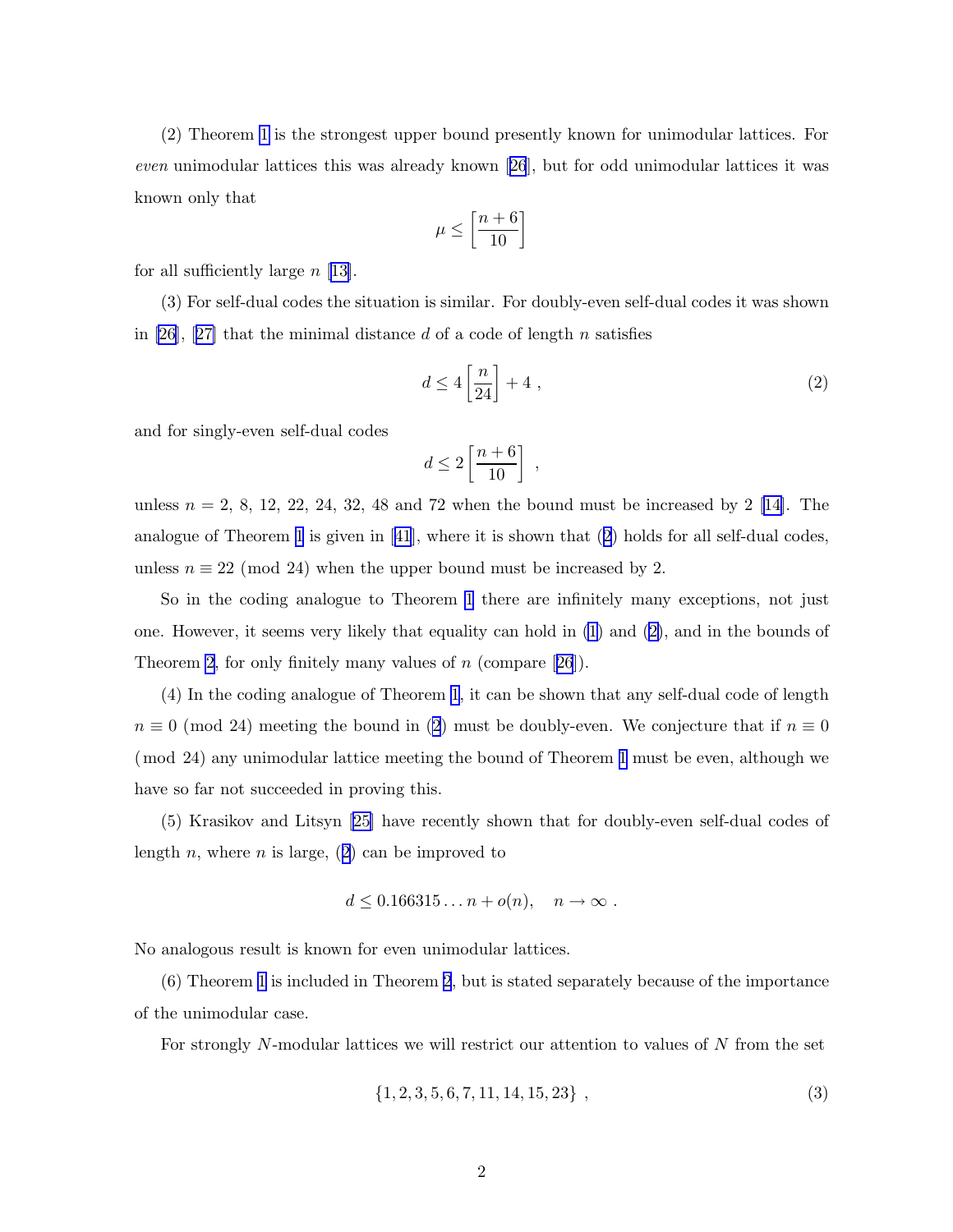<span id="page-3-0"></span>for which the corresponding *critical dimensions*  $D_N = 24d(N)/\prod_{p|N}(p+1)$  are respectively

$$
\{24, 16, 12, 8, 8, 6, 4, 4, 4, 2\} \t\t(4)
$$

**Theorem 2.** For N in  $(3)$ , an n-dimensional strongly N-modular lattice which is rationally equivalent to the direct sum of  $n/\dim C^{(N)}$  copies of  $C^{(N)}$  has minimal norm

$$
\mu \le 2\left[\frac{n}{D_N}\right] + 2\tag{5}
$$

unless N is odd and  $n = D_N - \dim C^{(N)}$  when

$$
\mu \leq 3 \tag{6}
$$

**Remarks.** (1) The form of (5) suggests that dimension  $D<sub>N</sub>$  may be special, and indeed in each case there is a unique lattice in that dimension meeting the bound (see Section 2).

(2) We will say that an *n*-dimensional strongly N-modular lattice  $\Lambda$  that meets the appropriate bound from Theorems [1](#page-1-0) or 2 is extremal. This definition agrees with the historical usage for even lattices, but for odd unimodular lattices extremal has generally meant minimal norm  $[n/8] + 1$ . There are just 11 such lattices with the latter property (SPLAG, Chap. 19). In view of Theorem [1](#page-1-0) the more uniform definition proposed here seems preferable. A lattice satisfying the hypothesis of Theorem 2 is *optimal* if it has the highest minimal norm of any such lattice with the same n and N. An extremal lattice is a priori optimal.

(3) We conjecture that any extremal lattice of dimension a multiple of  $D<sub>N</sub>$  must be even (compare Remark (4) above).

(4) The bound of Theorem 2 for  $N \geq 11$  is quite weak, even for moderate values of n. If  $N = 23$ , for example, extremal lattices almost certainly do not exist in dimensions above 4. (Of course the analogous bounds for even lattices[[39\]](#page-31-0) are also weak.)

Section 2 gives a number of examples, some of which (the odd versions of the Barnes-Wall and Coxeter-Todd lattices, and the shorter Coxeter-Todd lattice, for instance) appear to be new.

In Section 3 we study certain Gauss sums  $\gamma_{\Pi}(\Lambda)$  associated with a lattice  $\Lambda$ , show how Atkin-Lehner involutions act on theta series, and define the concept of strong modularity. Section 4 studies the shadow of a lattice. For example, Theorem [7](#page-15-0) shows that the norm of every vector in the shadow of an odd lattice is congruent to (oddity  $\Lambda$ )/4 modulo  $2\mathbb{Z}_2$ . In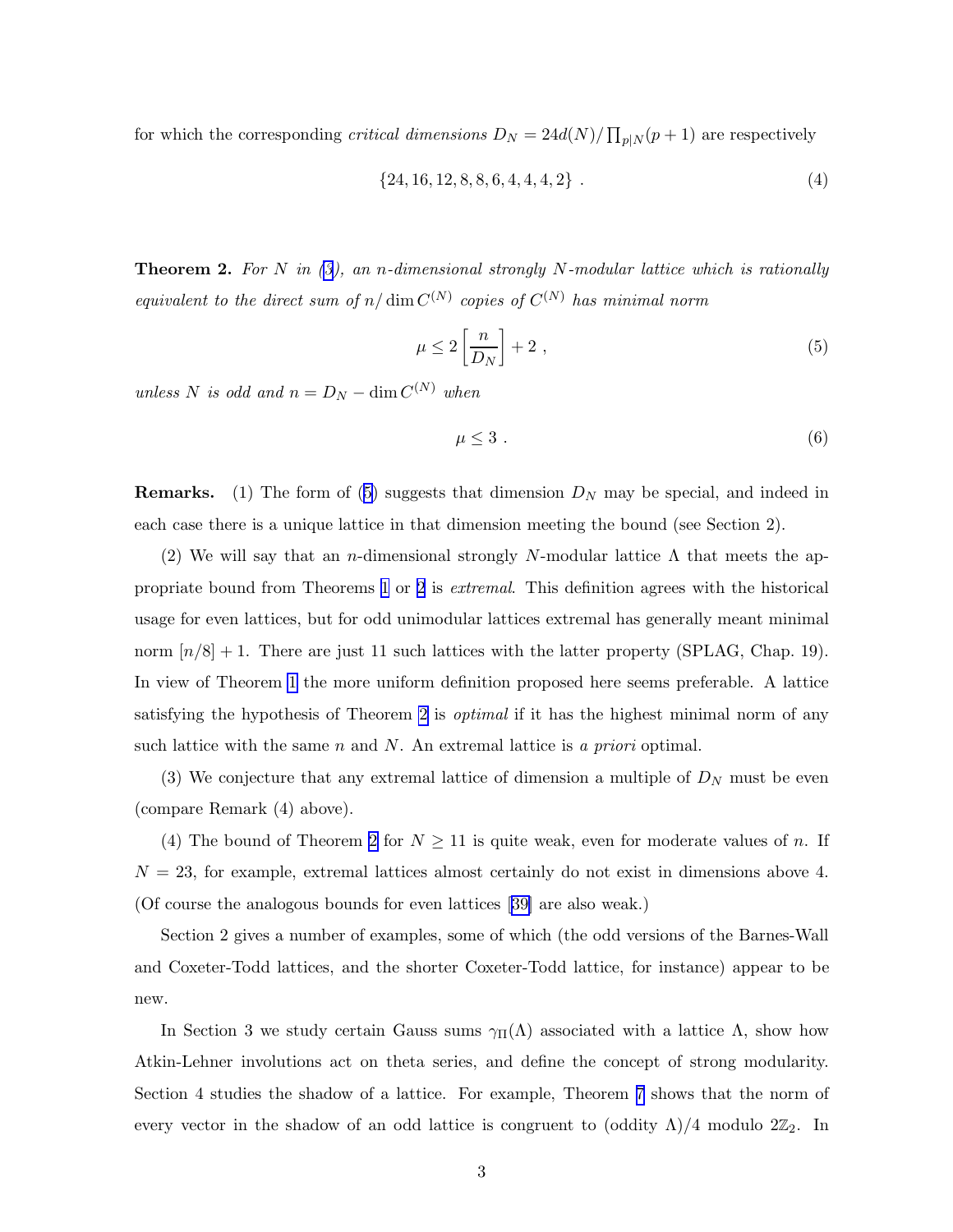Section 5 it is shown that the theta series of a lattice and its shadow are (essentially) invariant under the action of a certain modular group  $\frac{1}{2}\Gamma_0(4N)^+$ . The main result of this section is Corollary [3](#page-19-0).

Section 6 contains the proofs of Theorems [1](#page-1-0) and [2](#page-3-0) (which make use of Corollary [2](#page-13-0) from Section 3, Eq. [\(16](#page-15-0)) from Section 4, and Theorem [9](#page-19-0) and Corollary [3](#page-19-0) from Section 5), as well as some identities for modular functions that may be of independent interest.

In Section 7 we briefly discuss bounds for N-modular lattices not covered by Theorem [2](#page-3-0). In the Appendix we prove a general result about the nonexistence of modular lattices in certain genera. Among other things this implies that any 7- or 23-modular lattice must satisfy the hypothesis of Theorem [2](#page-3-0).

# 2. Examples of extremal modular lattices

Many examples of modular lattices meeting the bounds of Theorems [1](#page-1-0) and [2](#page-3-0) (and of the analogousbounds in Section 7) can be found for instance in  $[2]$ ,  $[15]$  $[15]$  $[15]$ ,  $[28]$ ,  $[31]$  $[31]$ ,  $[32]$ ,  $[34]$ ,  $[37]$  $[37]$ , [\[38](#page-31-0)], [\[39\]](#page-31-0). Other examples will be constructed here. Some nonexistence results are given in [\[35](#page-31-0)] and [\[43](#page-31-0)] (see also[[44](#page-31-0)], [\[45](#page-31-0)]).

For unimodular lattices, the highest possible minimal norm is known for dimensions  $n \leq 33$ and 40–48 [\[13](#page-29-0)], [\[17\]](#page-30-0), and in this range the bound of Theorem [1](#page-1-0) is achieved precisely for  $n = 8, 12, 14 - 24, 32 \text{ and } 40 - 48.$ 

For $N = 2$  $N = 2$ , lattices achieving the bound of Theorem 2 are known (see e.g. [\[2\]](#page-28-0) and [[37\]](#page-31-0)) in dimensions  $n = 4, 8-16, 20, 24, 28, 32, 36, 40, 44, 48,$  and do not exist for  $n = 2, 6, 18, 34;$ the existence for  $n = 22, 26, 30, 38, 42, 46$  is open.

For $N = 3$ , lattices meeting the bound of Theorem [2](#page-3-0) are known (cf. [[2](#page-28-0)], [\[32](#page-30-0)] and the present paper) for  $n = 4$ –12, 16–24, 28, 32, and do not exist for  $n = 2$ , 14, 26 and 50.

Lessis known for larger values of  $N$ , for which we refer the reader to the table in [[48\]](#page-32-0). (This table also has further information about many of the above lattices.)

We begin our discussion of specific constructions by noting the following generalization of a constructiongiven in [[15,](#page-29-0) Chap. 7, Theorem [2](#page-28-0)6] and [2]: if C is an additive (but not necessarily linear) trace self-dual<sup>1</sup> code over  $\mathbb{F}_4$  of length n and minimal distance d, then "Construction" A"<sup>2</sup> produces a 3-modular lattice in dimension 2n with minimal norm  $\mu = \min\{4, d\}$ . If C

<sup>&</sup>lt;sup>1</sup>Thatis, self-dual with respect to the inner product  $Tr(u \cdot \overline{v})$  [[9](#page-29-0)], [\[42](#page-31-0)].

<sup>&</sup>lt;sup>2</sup>In other words, take the real form of the complex lattice  $\{u \in \mathbb{Z}[\omega]^n : u \mod 2 \in C\}$ , where  $\omega$  is a primitive cube root of unity.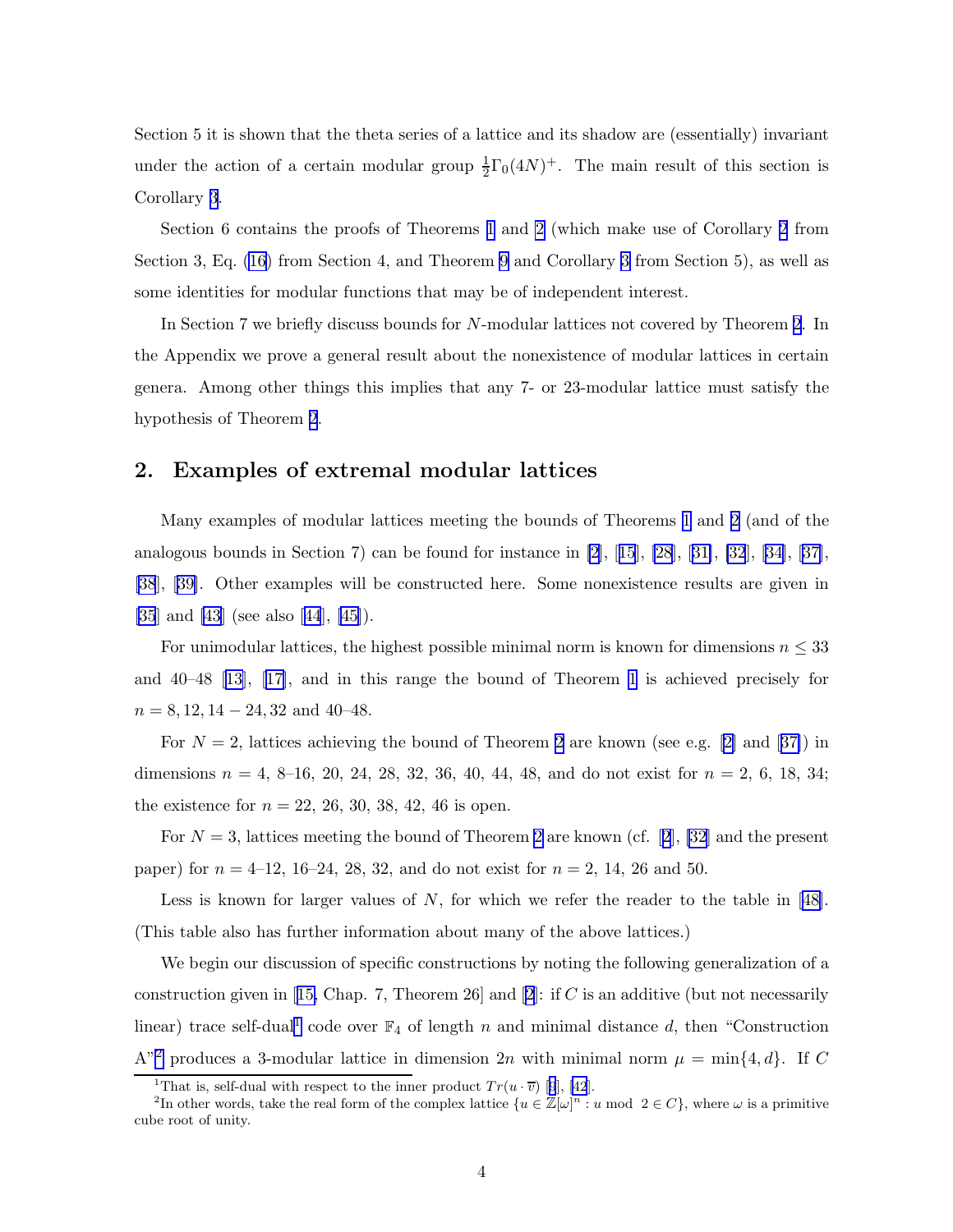is even so is the lattice (and if  $C$  is odd the shadow of the lattice is obtained by lifting the shadow of the code).

Since all lattices arising in this way share the common sublattice  $(\sqrt{2}A_2)^n$ , they are rationally equivalent to  $(C^{(3)})^N$ , where  $C^{(3)} = \mathbb{Z} \oplus \sqrt{3}\mathbb{Z}$  arises from the code C with generator matrix [1]. Thus these lattices all satisfy the hypothesis of Theorem [2](#page-3-0). In particular, the hex-acode(with  $n = 6, d = 4$ ) [[15](#page-29-0), p. 82] gives rise to the Coxeter-Todd lattice  $K_{12}$ . There are two related additive self-dual codes, the shorter  $(n = 5, d = 3)$  and odd  $(n = 6, d = 3)$  hexacodes [\[9\]](#page-29-0),[[20](#page-30-0)], [\[42](#page-31-0)]. The latter can be taken to be the additive code generated by all cyclic shifts of  $1\omega1000$ . Under Construction A these codes become the shorter and odd Coxeter-Todd lattices  $S^{(3)}$ and  $O^{(3)}$  (see Theorem 3). Other examples of good additive codes over  $\mathbb{F}_4$  from [\[9\]](#page-29-0), [[42\]](#page-31-0) lead to optimal 3-modular lattices in dimensions  $n \leq 22$ , including possibly new lattices in dimensions14, 18 and 22. Construction A applied to the dodecacode  $(n = 12, d = 6, 9]$  $(n = 12, d = 6, 9]$  $(n = 12, d = 6, 9]$ , [[20\]](#page-30-0), [\[42](#page-31-0)]) gives rise to a neighbor of Nebe's 24-dimensional extremal 3-modular lattice [\[31](#page-30-0)], which has minimal norm 6 rather than 4.

As remarked above, for each  $N$  in  $(3)$  there is an especially interesting extremal strongly N-modular even lattice  $E^{(N)}$  in the critical dimension  $D_N$ , having minimal norm 4. There is also a  $D_N$ -dimensional strongly N-modular *odd lattice*  $O^{(N)}$  of minimal norm 3, and, when  $N = 1, 3, 5, 7, 11,$  a shorter lattice  $S^{(N)}$  of dimension  $D_N - 1$  (if  $N = 1$ ) or  $D_N - 2$  (if  $N > 1$ ), also with minimal norm 3 (see Table [1\)](#page-6-0). The even lattices are well known, see[[38](#page-31-0)], [\[39\]](#page-31-0). It turns out that there is a uniform construction for all the above lattices (except for  $O^{(N)}$  when  $N$  is even).

**Theorem 3.** Consider the Mathieu group  $M_{23}$  acting on the Leech lattice  $\Lambda_{24}$ , and let  $g \in M_{23}$ have order  $N > 1$ . (There is essentially only one class of elements of each order.) Then the sublattice  $\Lambda_g$  of  $\Lambda_{24}$  fixed by g is strongly N-modular. If N is in ([3](#page-2-0)) then  $\Lambda_g$  is extremal of dimension  $D_N$ .

**Proof.**A straightforward case-by-case verification. (The  $\Lambda_g$  are also described in [[19\]](#page-30-0), [[22\]](#page-30-0),  $[23]$  $[23]$ .)  $\blacksquare$ 

Remarks. (1) We were led to this result by Quebbemann's observation in [[38](#page-31-0)] (following [\[11](#page-29-0)]) that the function field of  $\Gamma_0(p)^+$  for p prime has genus 0 exactly when p divides the order of the Monster group. Our investigations had suggested the group  $\frac{1}{2}\Gamma_0(4p)^+$  and the list of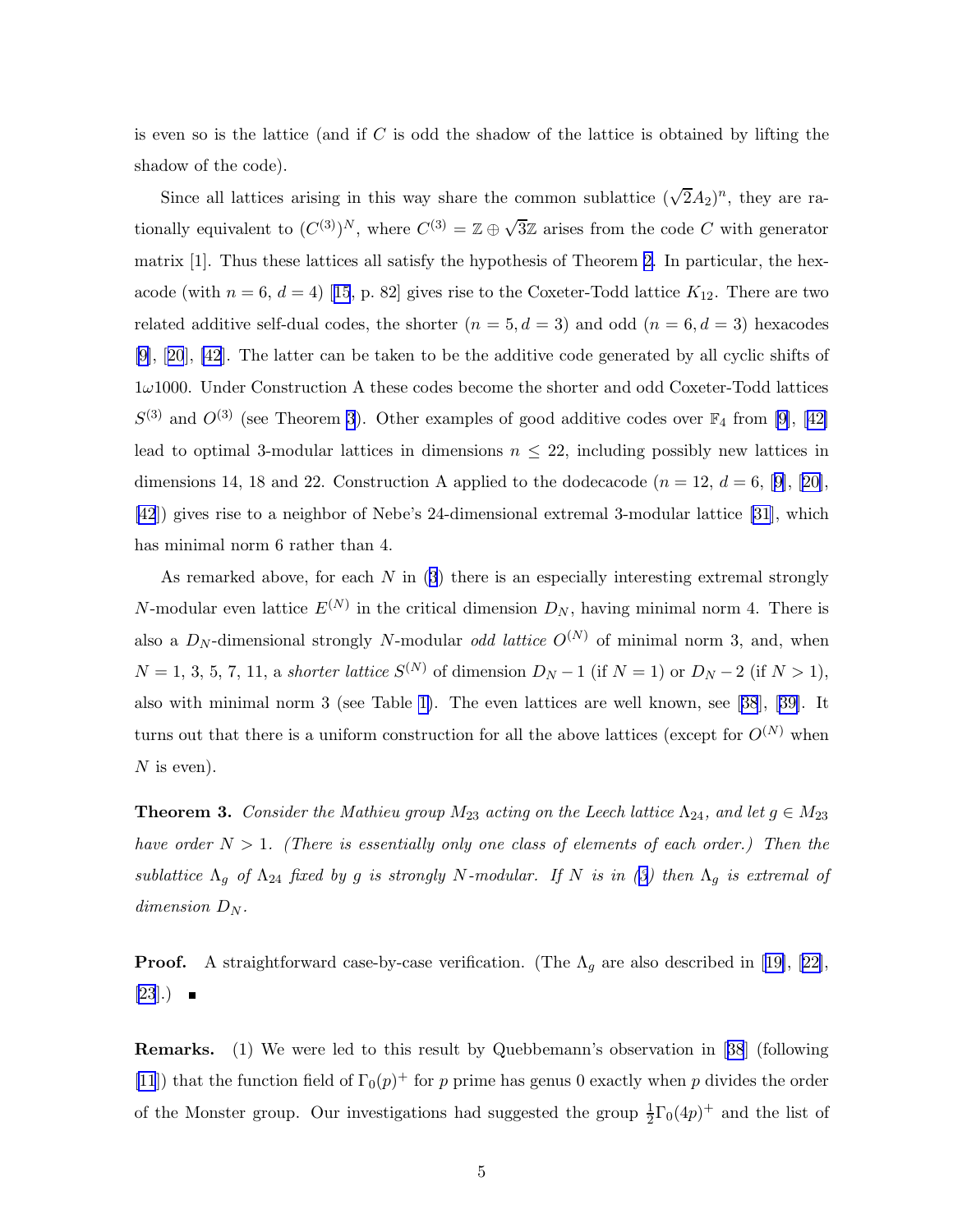| $\overline{N}$   | ${\cal D}_N$   | $E^{(N)}$                                                                                                                                                                                                                                                 | $\overline{O^{(N)}}$                                                                                                                                                                                                      | $S^{(N)}$                                                                                                                                                                                                                              |
|------------------|----------------|-----------------------------------------------------------------------------------------------------------------------------------------------------------------------------------------------------------------------------------------------------------|---------------------------------------------------------------------------------------------------------------------------------------------------------------------------------------------------------------------------|----------------------------------------------------------------------------------------------------------------------------------------------------------------------------------------------------------------------------------------|
| $\mathbf{1}$     | $24\,$         | $\Lambda_{24}$                                                                                                                                                                                                                                            | $O^{(1)} = O_{24}$                                                                                                                                                                                                        | $S^{(1)} = O_{23}$                                                                                                                                                                                                                     |
| $\boldsymbol{2}$ | 16             | $BW_{16}$                                                                                                                                                                                                                                                 | $O^{(2)}$                                                                                                                                                                                                                 |                                                                                                                                                                                                                                        |
| 3                | 12             | $K_{12}$                                                                                                                                                                                                                                                  | $O^{(3)}$                                                                                                                                                                                                                 | ${\cal S}^{(3)}$                                                                                                                                                                                                                       |
| $\bf 5$          | $8\,$          | $Q_8(1)$                                                                                                                                                                                                                                                  | $O^{(5)}$                                                                                                                                                                                                                 | $Q_6(4)^{\color{red}+2}$                                                                                                                                                                                                               |
| $\,6$            | 8              | $G_2\otimes F_4$                                                                                                                                                                                                                                          | $O^{(6)}$                                                                                                                                                                                                                 |                                                                                                                                                                                                                                        |
| $\overline{7}$   | 6              | $A_6^{(2)}$                                                                                                                                                                                                                                               | ${\cal O}^{(7)}$                                                                                                                                                                                                          | $\boldsymbol{3}$<br>$\mathbf{1}$<br>$\boldsymbol{0}$<br>$^{-1}$<br>$\mathbf 1$<br>$\sqrt{3}$<br>$\,1\,$<br>$\boldsymbol{0}$<br>$\overline{0}$<br>$\mathbf 1$<br>$\,1\,$<br>$\sqrt{3}$<br>3<br>$\mathbf{1}$<br>$-1$<br>$\boldsymbol{0}$ |
| 11               | $\overline{4}$ | $\mathbf{1}$<br>$\overline{0}$<br>$\cdot 2$<br>$\overline{4}$<br>$\overline{4}$<br>$\mathbf 1$<br>$\sqrt{2}$<br>$\boldsymbol{0}$<br>$\overline{0}$<br>$\overline{2}$<br>$\overline{4}$<br>$\mathbf{1}$<br>$-2$<br>$\boldsymbol{0}$<br>$1\,$<br>$\sqrt{4}$ | $\begin{array}{c} 3 \\ 1 \end{array}$<br>$\begin{array}{c} 3 \\ 1 \end{array}$<br>$\frac{1}{4}$<br>$\frac{1}{4}$<br>$\oplus$                                                                                              | $\sqrt{3}$<br>$\mathbf{1}$<br>$\mathbf{1}$<br>$\overline{4}$                                                                                                                                                                           |
| $14\,$           | $\overline{4}$ | $\bf 4$<br>$\mathbf{1}$<br>$\boldsymbol{0}$<br>$-1$<br>$\mathbf{1}$<br>$\boldsymbol{4}$<br>$\mathbf{1}$<br>$\boldsymbol{0}$<br>$\mathbf{1}$<br>$\overline{0}$<br>$\mathbf{1}$<br>$\,4\,$<br>$-1$<br>$\overline{4}$<br>$\boldsymbol{0}$<br>$\mathbf 1$     | $\begin{array}{c} 3 \\ 1 \end{array}$<br>$\frac{3}{1}$<br>$\frac{1}{5}$<br>$\frac{1}{5}$<br>$\oplus$                                                                                                                      |                                                                                                                                                                                                                                        |
| $15\,$           | $\overline{4}$ | $\overline{4}$<br>$\overline{2}$<br>$\sqrt{2}$<br>$\mathbf{1}$<br>$\overline{2}$<br>$\overline{4}$<br>$\mathbf{1}$<br>$\sqrt{2}$<br>$\overline{2}$<br>3<br>$\mathbf{1}$<br>$\,6$<br>$\overline{1}$<br>$\overline{2}$<br>$\overline{6}$<br>$\sqrt{3}$      | 3<br>$\boldsymbol{0}$<br>$\mathbf{1}$<br>$-1$<br>3<br>$\mathbf{1}$<br>$\,1$<br>$\boldsymbol{0}$<br>$\overline{0}$<br>$\boldsymbol{6}$<br>$\sqrt{2}$<br>$\mathbf{1}$<br>6<br>$\cdot 1$<br>$\overline{2}$<br>$\overline{0}$ |                                                                                                                                                                                                                                        |
| 23               | $\overline{2}$ | $\overline{4}$<br>$\,1\,$<br>$\overline{6}$<br>$\mathbf{1}$                                                                                                                                                                                               | $\mathbf{1}$<br>$\sqrt{3}$<br>8<br>$\mathbf{1}$                                                                                                                                                                           |                                                                                                                                                                                                                                        |

<span id="page-6-0"></span>Table 1: Extremal strongly N-modular even lattice  $E^{(N)}$  in the critical dimension  $D<sub>N</sub>$  and its odd  $(O^{(N)})$  and shorter  $(S^{(N)})$  associates in dimensions  $D_N$  and  $D_N$ -dim  $C^{(N)}$  respectively.

primes 2, 3, 5, 7, 11, 23. It was natural to conjecture that these primes also arose from some finite simple group, the obvious candidates being  $M_{23}$ ,  $M_{24}$  and  $Co_2$ . The theta series of the sublattices  $\Lambda_q$  given by Koike [\[22\]](#page-30-0) then suggested the theorem.

(2)It has been observed  $([18], [23], [24])$  $([18], [23], [24])$  $([18], [23], [24])$  $([18], [23], [24])$  $([18], [23], [24])$  $([18], [23], [24])$  $([18], [23], [24])$  that the theta series of the fixed sublattices  $\Lambda_g$  for  $g \in Co_0$  transform nicely under Atkin-Lehner involutions. For  $g \in M_{23}$  this can be independently deduced from the modularity of  $\Lambda_g$ , using Corollary [2](#page-13-0) (this does not seem to have been noticed before). Indeed, it turns out that every relation between these theta series under Atkin-Lehner involutions can be explained by an appropriate modularity.

(3)There are two conjugacy classes of  $M_{23}$  $M_{23}$  $M_{23}$  with orders not in (3), those of orders 4 and 8. Fororder 4 the fixed sublattice is the 10-dimensional 4-modular lattice called  $Q_{10}$  in [\[16](#page-29-0)], [[19\]](#page-30-0). For order 8 it is a 6-dimensional 8-modular even lattice with minimal norm 4 and automorphism group of order 384 [\[19](#page-30-0)].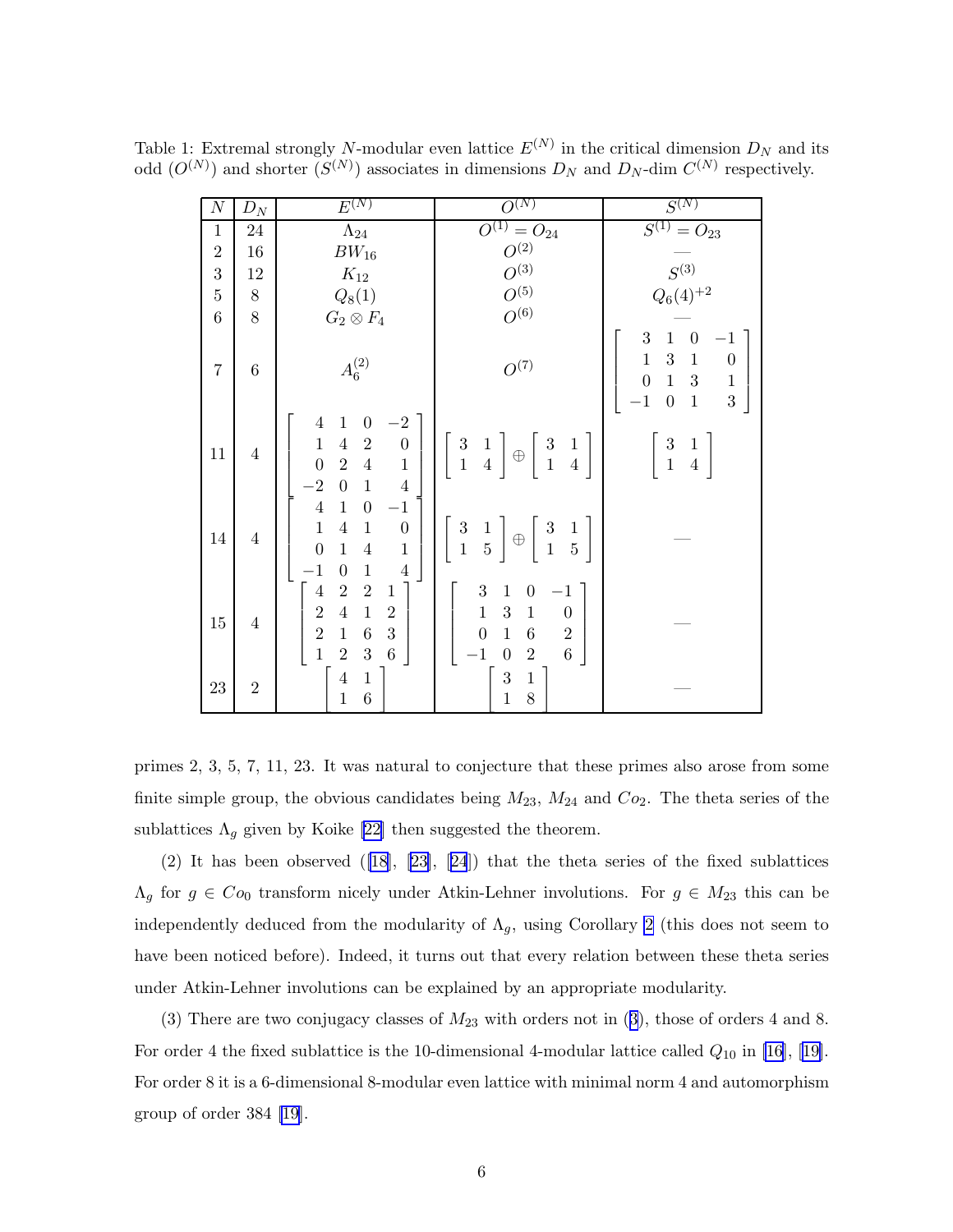**Theorem 4.** (a) Consider  $M_{23}$  acting on the odd Leech lattice  $O_{24}$ , and suppose  $g \in M_{23}$ has odd order  $N > 1$ . The fixed sublattice  $\Lambda_q$  is a strongly N-modular  $D_N$ -dimensional lattice  $O^{(N)}$  of minimal norm 3. (b) Consider  $M_{23}$  acting on  $O_{23} \oplus \mathbb{Z}$ . Again supposing that N is odd, the fixed sublattice has the form  $C^{(N)} \oplus D$ , where D has dimension 0 if  $N = 15$  or 23, and otherwise is an N-modular lattice  $S^{(N)}$  of dimension  $D_N$  – dim  $C^{(N)}$  and minimal norm 3.

#### **Proof.** Again a case-by-case verification.  $\blacksquare$

Since there is no exceptional case in Theorem [2](#page-3-0) when N is even, the shorter lattices  $S^{(N)}$  do not exist. There are however odd lattices  $O^{(N)}$  for  $N=2, 6$  and 14, although the construction of Theorem [4](#page-6-0) does not work. The most interesting of these cases is  $N = 2$ , for which  $S^{(2)}$  can be constructed as follows.

Let L denote the 16-dimensional 2-modular lattice  $BW_{16}$ , with minimal norm 4, and take  $v \in L$  with  $v \cdot v = 6$ ,  $w \in L^*$  with  $w \cdot w = 3$ . Then  $O^{(2)} = \langle L', w \rangle$  where  $L' = \{u \in L : u \cdot v \in 2\mathbb{Z}\}.$ 

In fact all the  $O^{(N)}$  and  $S^{(N)}$  in Table [1](#page-6-0) can be found by a similar neighboring process, starting from the even lattice  $E^{(N)}$ . In each case there are four equivalence classes of  $E^{(N)}/2E^{(N)}$ under the action of  $Aut(E^{(N)})$ , with minimal norms 0, 4, 6, 8. Relative to a vector of norm 4, the even neighbor is  $E^{(N)}$  again, and the odd neighbor is  $C^{(N)} \oplus S^{(N)}$ . Relative to a vector of norm 8, the even neighbor is an analog of the Niemeier lattice of type  $A_1^{24}$ , while the odd neighbor is  $O^{(N)}$ .

All the lattices in Table [1](#page-6-0) are unique, although we only discuss the uniqueness of  $O^{(N)}$ and  $S^{(N)}$  here. It can be shown that if  $\Lambda$  is any N-modular lattice of norm 3 in the same dimension as  $S^{(N)}$ , then the even neighbors of  $C^{(N)} \oplus S^{(N)}$  must be extremal; this implies the uniqueness of  $S^{(N)}$ . A similar argument (based on the fact that the analogue of  $A_1^{24}$  has the minimal nonzero number of roots) shows the uniqueness of  $O^{(N)}$  for N odd. For N even, one can show (see Theorem [8](#page-16-0)) that the even neighbor of such a lattice must be extremal, and again the uniqueness of  $O^{(N)}$  follows.

Finally, we comment on some of the other entries in Table [1](#page-6-0). The 5-modular lattices  $Q_8(1)$ and  $Q_6(4)^{+2}$  are connected with the ring of icosian integers — see [\[12](#page-29-0)] (and [\[36\]](#page-31-0)).  $O^{(5)}$ ,  $O^{(6)}$ and  $O^{(7)}$  may be new: they have minimal norm 3, automorphism groups of orders 384, 96 and 48, respectively, and 16, 16 and 8 minimal vectors (see[[48\]](#page-32-0)). The remaining entries are self-explanatory.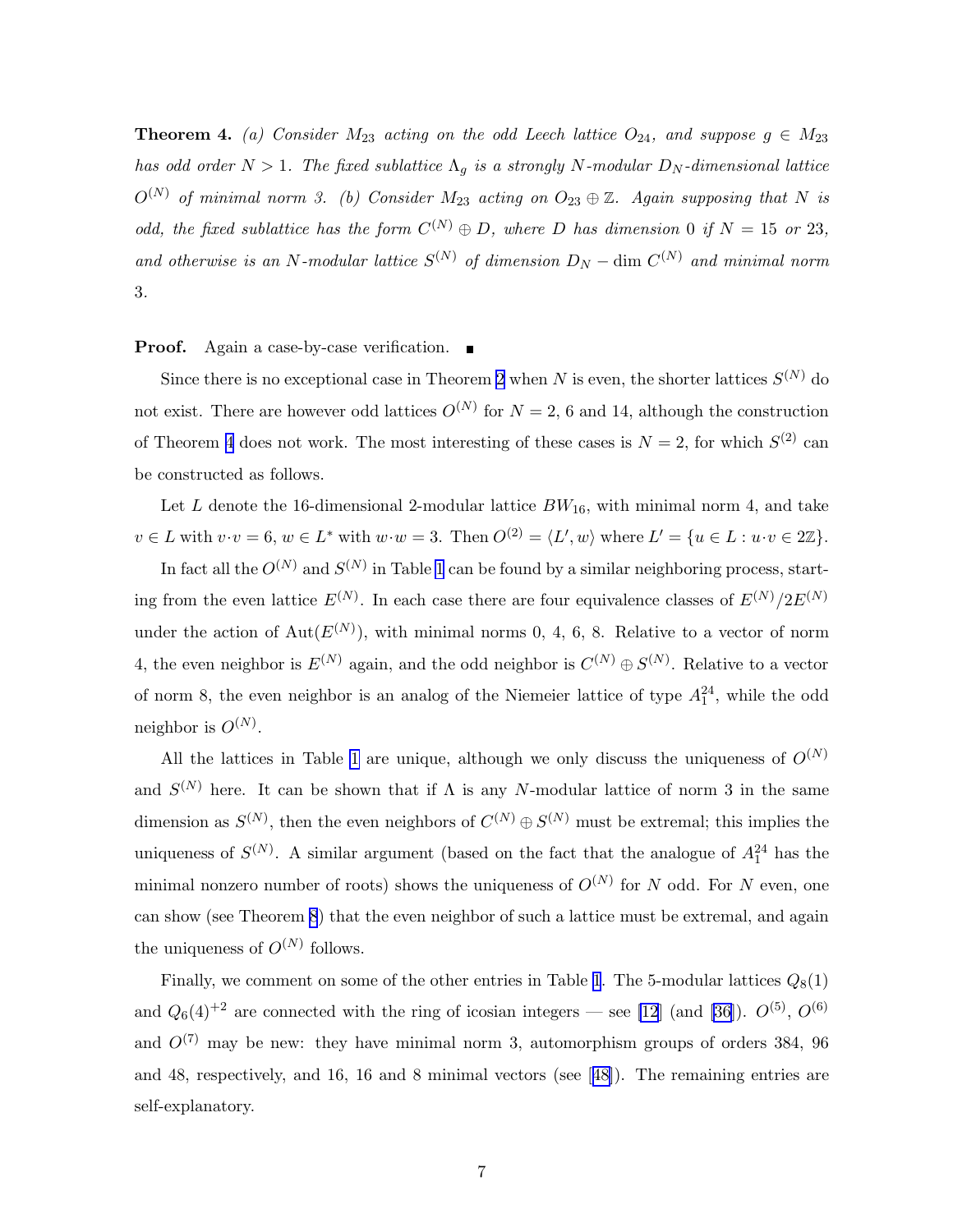## <span id="page-8-0"></span>3. Modular lattices and Atkin-Lehner involutions

A lattice  $\Lambda$  is *rational* (resp. *integral*) if  $u \cdot v \in \mathbb{Q}$  (resp.  $\mathbb{Z}$ ) for all  $u, v \in \Lambda$ . Let  $\Pi$  be a (possibly infinite) set of rational primes. The  $\Pi$ -dual  $\Lambda^{*_{\Pi}}$  of  $\Lambda$  consists of the vectors  $v \in \Lambda \otimes \mathbb{Q}$ such that  $v \cdot \Lambda \subseteq \mathbb{Z}_p$  for  $p \in \Pi$  and  $v \cdot \Lambda^* \subseteq \mathbb{Z}_p$  for  $p \notin \Pi$ .

In particular, with  $\Omega$  the set of all rational primes,

$$
\Lambda^{*_\emptyset} = \Lambda, \quad \Lambda^{*_\Omega} = \Lambda^*, \quad (\Lambda^{*_\Pi})^{*_\Pi} = \Lambda \ ,
$$

and, more generally,

$$
(\Lambda^{*\pi_1})^{*\pi_2}=\Lambda^{*(\pi_1\Delta\pi_2)}
$$

where  $\Delta$  denotes a symmetric difference. (We will also need the notation  $\overline{\Pi} = \Omega \setminus \Pi$ , and when there is no possibility of confusion we abbreviate  $\Pi = \{p\}$  to p.) Furthermore,

$$
\Lambda^{*_{\Pi}} \otimes \mathbb{Z}_p = \left\{ \begin{array}{ll} \Lambda^* \otimes \mathbb{Z}_p, & p \in \Pi , \\ \Lambda \otimes \mathbb{Z}_p, & p \notin \Pi . \end{array} \right.
$$

We also define

$$
\begin{array}{rcl}\n\det_{\Pi}(\Lambda) & = & (\det \Lambda / \det \Lambda^{*_{\Pi}})^{1/2} \\
& = & [\Lambda^{*_{\Pi}} : \Lambda \cap \Lambda^{*_{\Pi}}] / [\Lambda : \Lambda \cap \Lambda^{*_{\Pi}}] \, ,\n\end{array}
$$

which is equal to the  $\Pi$ -part of det  $\Lambda$ .

Suppose now that  $\Lambda$  is integral. The *level* of  $\Lambda$  is the smallest number l' such that  $\sqrt{l'}\Lambda^*$  is integral. If  $\Lambda$  is even, the *even-level* of  $\Lambda$  is the smallest number l such that  $\sqrt{l}\Lambda^*$  is even. The Π-levels  $l'_{\Pi}$  and  $l_{\Pi}$  are defined analogously, replacing  $Λ^*$  by  $Λ^{*<sub>II</sub>}$ .

Quebbemann [\[39\]](#page-31-0) associates certain Gauss sums with  $\Lambda$ . We do the same, but in a slightly more explicit fashion. Let

$$
\gamma_2(\Lambda) = \xi^{\text{oddity}(\Lambda)}, \quad \gamma_p(\Lambda) = \xi^{-p-\text{excess}(\Lambda)},
$$

foran odd prime p, where  $\xi = e^{\pi i/4}$  and the oddity and p-excess are as in Chap. 15 of [[15\]](#page-29-0), and define

$$
\gamma_{\Pi}(\Lambda) = \prod_{p \in \Pi} \gamma_p(\Lambda) . \tag{7}
$$

In particular, the product (or oddity) formula [\[15](#page-29-0), Chap. 15, Eq. (30)] becomes

$$
\gamma_{\Omega}(\Lambda) = \xi^{\dim \Lambda} .
$$

The following lemma shows that  $\gamma_{\Pi}(\Lambda)$  agrees with Quebbemann's Gauss sum.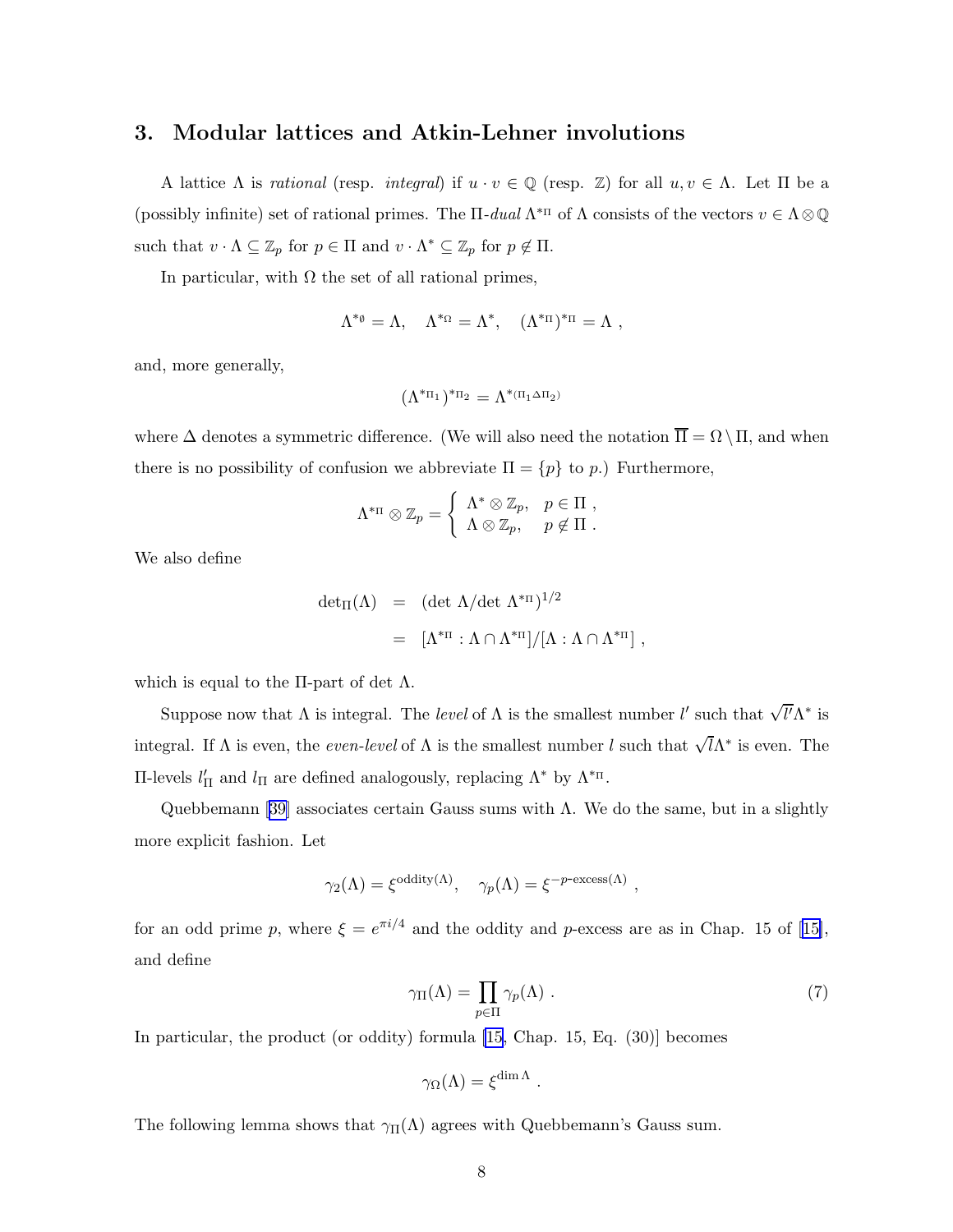<span id="page-9-0"></span>**Lemma 1.** For an even lattice  $Λ$ ,

$$
\gamma_{\Pi}(\Lambda) = (\det_{\Pi} \Lambda)^{-1/2} \sum_{v \in \Lambda^{*_{\Pi}}/\Lambda} e^{\pi i v \cdot v} . \tag{8}
$$

**Proof.** From [\[46](#page-31-0), Chap. 5], the right-hand side of (8) is multiplicative under direct sums of lattices and disjoint unions of prime sets, and is invariant under rational equivalence of lattices. It suffices therefore to consider only the cases where  $\Pi$  is a singleton and  $\Lambda = \sqrt{a}\mathbb{Z}$ , where a ranges over  $\mathbb{Z}_p^*/(\mathbb{Z}_p^*)^2$ . This is a straightforward problem involving one-dimensional Gauss sums.

It is classical (cf. [\[30\]](#page-30-0)) that if  $\Lambda$  is a lattice of even-level N, then its theta series  $\Theta_{\Lambda}$  is a modularform for  $\Gamma_0(N)$  with respect to an appropriate character. Kitaoka [[21\]](#page-30-0) describes how a somewhat larger subset of  $SL_2(\mathbb{Z})$  acts on  $\Theta_\Lambda$ , up to an unspecified constant. Quebbemann [\[39](#page-31-0)] has determined this constant, but only for one representative from each coset of  $\Gamma_0(N)$ . We shall make use of the following more explicit result. Here  $\Pi(m)$  denotes the set of primes dividing m, and  $\left(\frac{m}{n}\right)$  denotes the Kronecker-Jacobi symbol [\[10](#page-29-0), p. 28].

**Theorem 5.** Let  $\Lambda$  be an even lattice of even-level N, and let  $S =$  $\left(\begin{array}{cc} a & b \\ c & d \end{array}\right)$  be any element of  $SL_2(\mathbb{Z})$  such that cd is a multiple of N. Then

$$
\Theta_{\Lambda}((az+b)/(cz+d)) = (\det_{\Pi(d)} \Lambda)^{-1/2} \chi_{c,d}(\Lambda) \left(\sqrt{cz+d}\right)^{\dim \Lambda} \Theta_{\Lambda^*\Pi(d)}(z),\tag{9}
$$

where in both cases the square root is that with positive real part, and  $\chi_{c,d}(\Lambda)$  is equal to

$$
\gamma_{\Pi(d)}(\Lambda)^{-1}\left(\frac{c}{\det_{\Pi(d)} \Lambda}\right)\left(\frac{d}{\det_{\Pi(c)} \Lambda}\right)
$$

multiplied either by

$$
\left(\frac{d}{|c|}\right)^{\dim \Lambda} \left(\frac{\left(\frac{-1}{c}\right)}{\det \Lambda}\right) \xi^{-(c-1)\dim \Lambda} \tag{10}
$$

if c is odd, or by

$$
\left(\frac{c}{d}\right)^{\dim\Lambda} \left(\frac{\left(\frac{-1}{d}\right)}{\det\Lambda}\right) \xi^{(d-1)\dim\Lambda}.
$$
\n(11)

if c is even.

For the proof, we need a lemma describing how Gauss sums behave as a lattice is rescaled.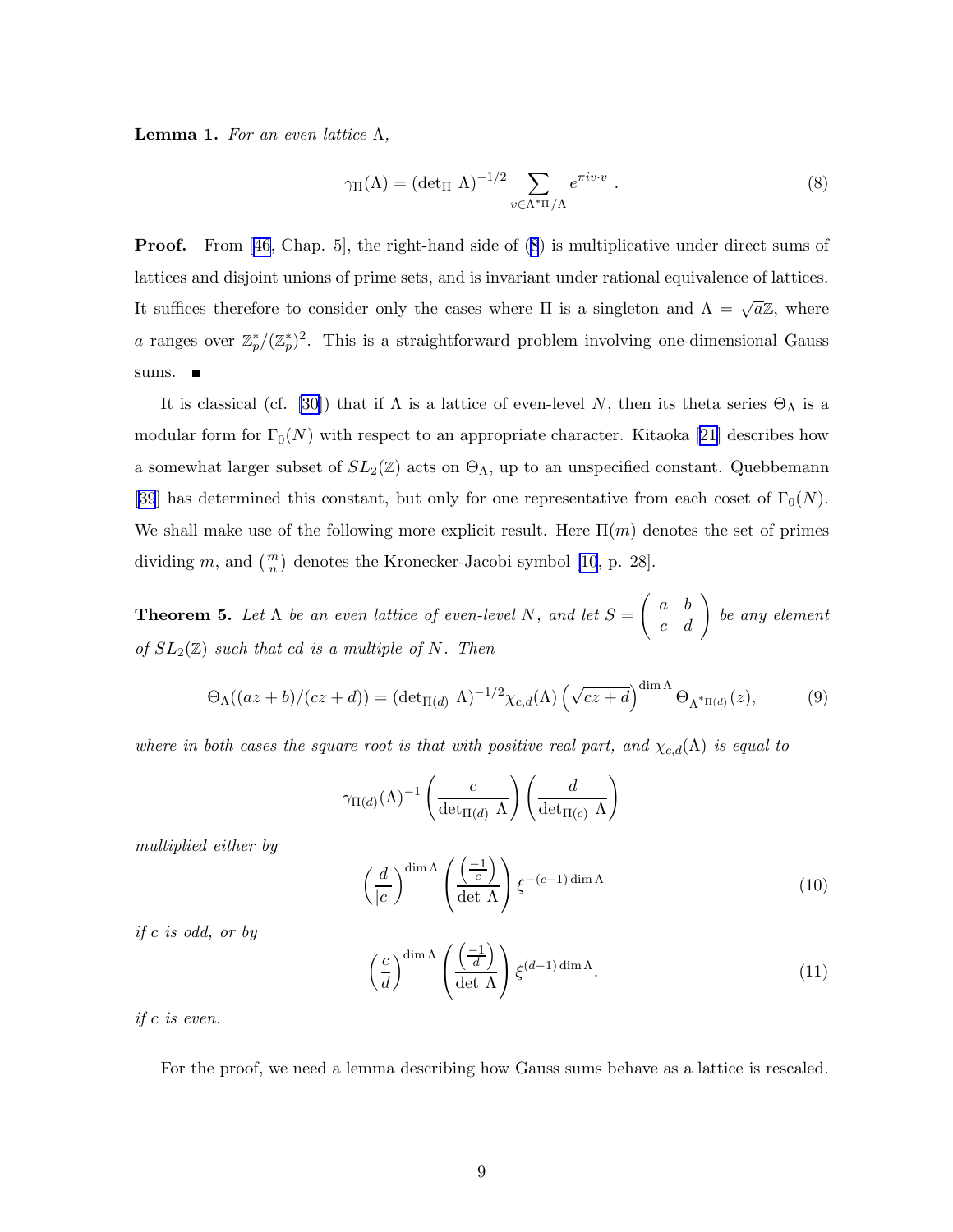<span id="page-10-0"></span>**Lemma 2.** Let  $\Lambda$  be a rational lattice, and let  $\Pi$  be any set of primes. Let t be any positive integer, with  $\Pi$ -part  $t_1$  and  $\overline{\Pi}$ -part  $t_2$ . If  $2 \notin \Pi$ , then

$$
\gamma_{\Pi}(\sqrt{t}\Lambda)/\gamma_{\Pi}(\Lambda) = \left(\frac{t_1}{\det_{\Pi}\Lambda}\right) \left(\frac{t_2}{\det_{\Pi}\Lambda}\right) \left(\frac{t_2}{t_1}\right)^{\dim\Lambda} \left(\frac{\left(\frac{-1}{t_1}\right)}{\det\Lambda}\right) \xi^{-(t_1-1)\dim\Lambda},\tag{12}
$$

and if  $2 \in \Pi$ , then

$$
\gamma_{\Pi}(\sqrt{t}\Lambda)/\gamma_{\Pi}(\Lambda) = \left(\frac{t_1}{\det_{\Pi}\Lambda}\right) \left(\frac{t_2}{\det_{\Pi}\Lambda}\right) \left(\frac{t_1}{t_2}\right)^{\dim\Lambda} \left(\frac{\left(\frac{-1}{t_2}\right)}{\det\Lambda}\right) \xi^{(t_2-1)\dim\Lambda}.\tag{13}
$$

**Proof.** It follows from the definition of the p-excess that if p is any odd prime and t is relatively prime to  $p$  then

$$
\gamma_p(\sqrt{t}\Lambda)/\gamma_p(\Lambda) = \left(\frac{t}{\det_p \Lambda}\right).
$$

Furthermore, if  $p$  does not divide det  $\Lambda$ , then

$$
\gamma_p(\sqrt{p}\Lambda)/\gamma_p(\Lambda) = \xi^{-(p-1)\dim\Lambda} \left(\frac{\det\Lambda}{p}\right)
$$
  
=  $\xi^{-(p-1)\dim\Lambda} \left(\frac{\left(\frac{-1}{p}\right)}{\det\Lambda}\right) \left(\frac{p}{\det\Lambda}\right),$ 

by reciprocity.

For  $p = 2$  and t odd, the result clearly depends only on the congruence class of t mod 8. Consequently, we may assume that t is a prime not dividing det  $\Lambda$ . Then

$$
\gamma_2(\sqrt{t}\Lambda)/\gamma_2(\Lambda) = (\gamma_t(\sqrt{t}\Lambda)/\gamma_t(\Lambda))^{-1}(\gamma_{\overline{\{2,t\}}}(\sqrt{t}\Lambda)/\gamma_{\overline{\{2,t\}}}(\Lambda))^{-1}
$$
  

$$
= \xi^{(t-1)\dim\Lambda} \left(\frac{\left(\frac{-1}{t}\right)}{\det\Lambda}\right) \left(\frac{t}{\det\Lambda}\right) \left(\frac{t}{\det\{2,t\}}\Lambda\right)
$$
  

$$
= \xi^{(t-1)\dim\Lambda} \left(\frac{\left(\frac{-1}{t}\right)}{\det\Lambda}\right) \left(\frac{t}{\det\Lambda}\right).
$$

We can now write, for  $2 \notin \Pi$ :

$$
\gamma_{\Pi}(\sqrt{t}\Lambda)/\gamma_{\Pi}(\Lambda)=(\gamma_{\Pi}(\sqrt{t_1t_2}\Lambda)/\gamma_{\Pi}(\sqrt{t_1}\Lambda))(\gamma_{\Pi}(\sqrt{t_1}\Lambda)/\gamma_{\Pi}(\Lambda)).
$$

The first ratio is

$$
\left(\frac{t_2}{\det_{\Pi}(\sqrt{t_1}\Lambda)}\right) = \left(\frac{t_2}{t_1}\right)^{\dim\Lambda} \left(\frac{t_2}{\det_{\Pi}\Lambda}\right)
$$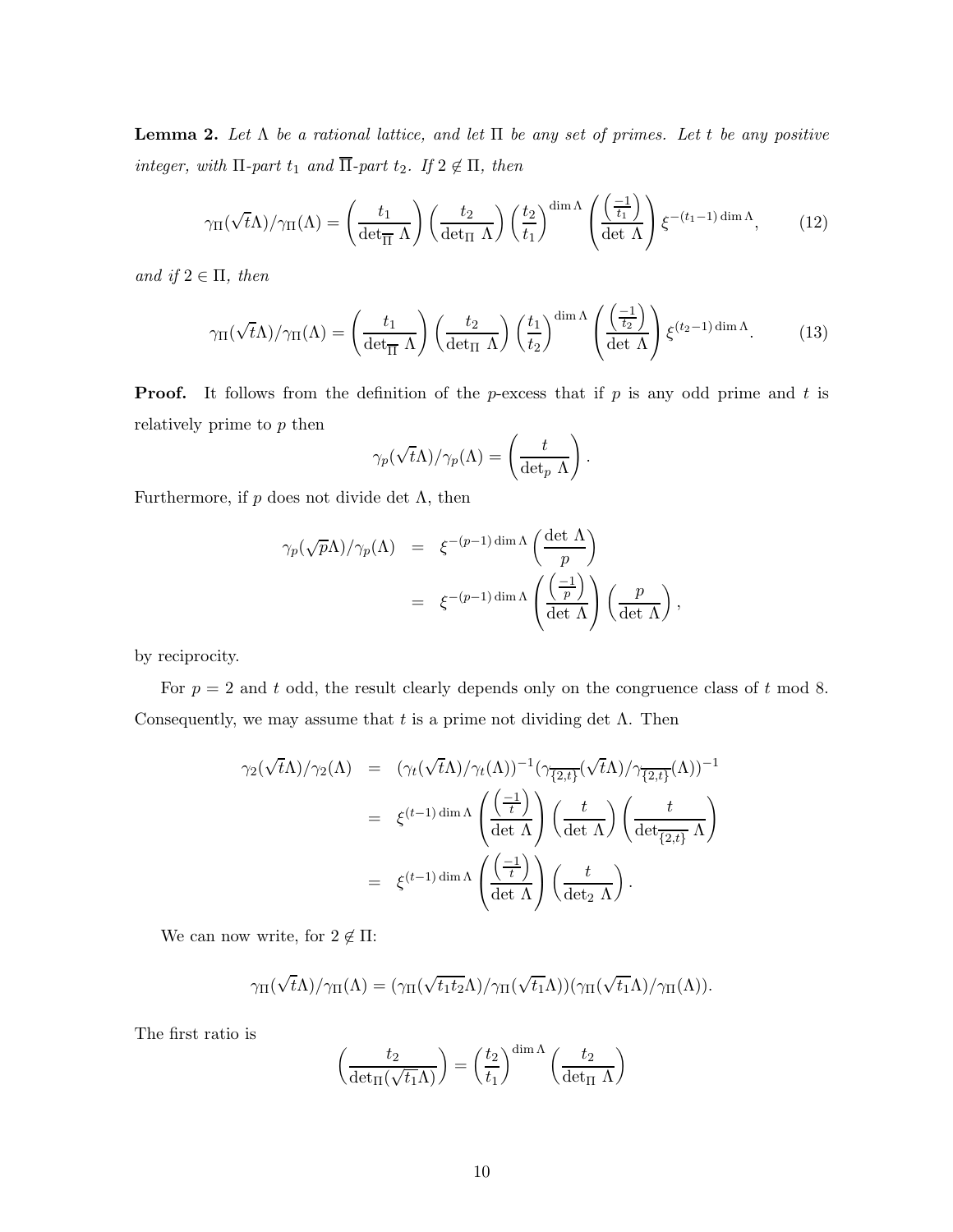while the second is

$$
\gamma_{\Pi}(\sqrt{t_1}\Lambda)/\gamma_{\Pi}(\Lambda) = (\gamma_{\overline{\Pi}}(\sqrt{t_1}\Lambda)/\gamma_{\overline{\Pi}}(\Lambda))^{-1}
$$
  
\n
$$
= (\gamma_2(\sqrt{t_1}\Lambda)/\gamma_2(\Lambda))^{-1}(\gamma_{\overline{\Pi\cup\{2\}}}(\sqrt{t_1}\Lambda)/\gamma_{\overline{\Pi\cup\{2\}}}(\Lambda))^{-1}
$$
  
\n
$$
= \xi^{-(t_1-1)\dim\Lambda} \left(\frac{\left(\frac{-1}{t_1}\right)}{\det\Lambda}\right) \left(\frac{t_1}{\det\Lambda}\right) \left(\frac{t_1}{\det\overline{\Pi\cup\{2\}}} \Lambda\right)
$$
  
\n
$$
= \xi^{-(t_1-1)\dim\Lambda} \left(\frac{\left(\frac{-1}{t_1}\right)}{\det\Lambda}\right) \left(\frac{t_1}{\det\overline{\Pi}\Lambda}\right).
$$

Thisestablishes ([12](#page-10-0)). ([13\)](#page-10-0) then follows from the oddity formula.  $\blacksquare$ 

**Proof of Theorem [5.](#page-9-0)**We first suppose  $c > 0$ . Quebbemann [[39\]](#page-31-0) shows that when  $a = 1$ and  $c|N$ ,

$$
\Theta_{\Lambda}((z+b)/(cz+d)) = (\det_{\Pi(d)} \Lambda)^{-1/2} \xi^{-\dim \Lambda} \gamma_{\Pi(c)}(\sqrt{c}\Lambda) \left(\sqrt{cz+d}\right)^{\dim \Lambda} \Theta_{\Lambda^*\Pi(d)}(z).
$$

(To be precise, [\[39](#page-31-0)] has  $\gamma_{\Pi(c)}(\sqrt{c}\Lambda^{*_{\Pi(c)}})$ , but since  $\Lambda$  and  $\Lambda^{*_{\Pi(c)}}$  are rationally equivalent, this is the same as  $\gamma_{\Pi(c)}(\sqrt{c}\Lambda)$ .) The argument in [\[39](#page-31-0)] never uses the fact that c divides N, and can be easily modified to show that for arbitrary  $a > 0$ ,

$$
\Theta_{\Lambda}((az+b)/(cz+d)) = (\det_{\Pi(d)} \Lambda)^{-1/2} \xi^{-\dim \Lambda} \gamma_{\Pi(c)}(\sqrt{ac}\Lambda) \left(\sqrt{cz+d}\right)^{\dim \Lambda} \Theta_{\Lambda^*\Pi(d)}(z).
$$

·

If  $c$  is odd, the lemma implies

$$
\xi^{-\dim \Lambda} \gamma_{\Pi(c)}(\sqrt{ac}\Lambda) = \left(\xi^{-\dim \Lambda} \gamma_{\Pi(c)}(\Lambda)\right) \left(\frac{c}{\det_{\Pi(c)} \Lambda}\right) \left(\frac{a}{\det_{\Pi(c)} \Lambda}\right)
$$

$$
\cdot \left(\frac{a}{c}\right)^{\dim \Lambda} \left(\frac{\left(\frac{-1}{c}\right)}{\det \Lambda}\right) \xi^{-(c-1)\dim \Lambda}.
$$

$$
= \gamma_{\Pi(d)}(\Lambda)^{-1} \left(\frac{c}{\det_{\Pi(d)} \Lambda}\right) \left(\frac{d}{\det_{\Pi(c)} \Lambda}\right) .
$$

$$
\cdot \left(\frac{d}{c}\right)^{\dim \Lambda} \left(\frac{\left(\frac{-1}{c}\right)}{\det \Lambda}\right) \xi^{-(c-1)\dim \Lambda},
$$

where the second step follows from the oddity formula and the fact that  $ad \mod c = 1$ . For  $a \leq 0$ , we use the fact that  $\Lambda$  is even, so the result can depend only on the value of a mod c.

For c even, we do not, in general have  $\left(\frac{a}{2}\right)$  $\left(\frac{a}{2}\right) = \left(\frac{d}{2}\right)$  $\left(\frac{d}{2}\right)$ , so the above argument fails. However, again using the fact that the result only depends on the value of  $a \mod c$ , we can arrange that  $a \equiv d \pmod{8}$ , and then an analogous argument can be used.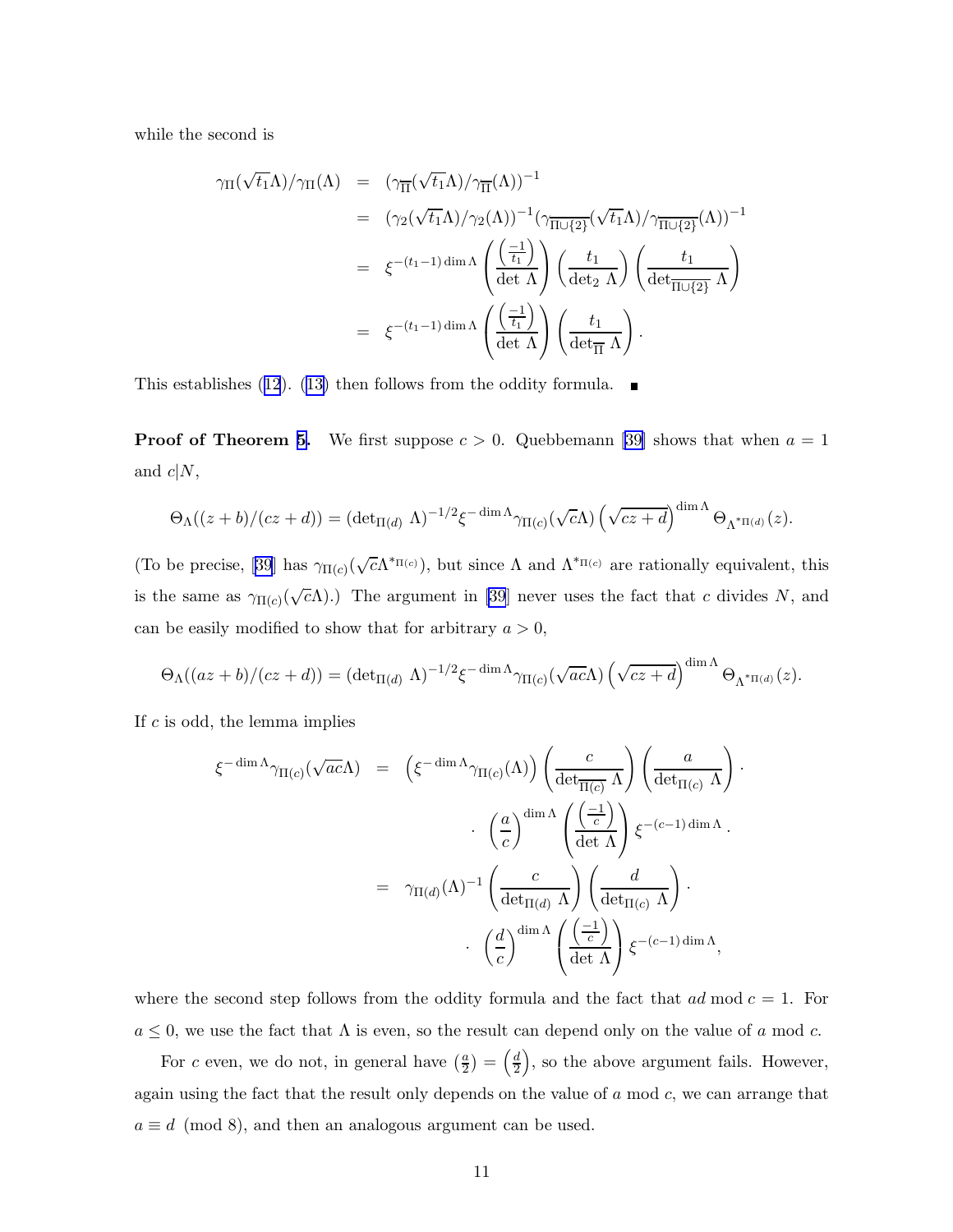For c negative  $(c = 0$  is trivial), we apply the result to  $-S$ , and use the fact that  $\sqrt{-cz - d} =$  $i\sqrt{cz+d}$ . For c odd,

$$
i^{\dim \Lambda} \chi_{-c,-d}(\Lambda) = \chi_{c,d}(\Lambda) \left(-i \left(\frac{-1}{c}\right) \xi^{2c}\right)^{\dim \Lambda},
$$

while for  $c$  even,

$$
i^{\dim \Lambda} \chi_{-c,-d}(\Lambda) = \chi_{c,d}(\Lambda) \left( i \left( \frac{-1}{d} \right) \xi^{-2d} \right)^{\dim \Lambda}.
$$

But for odd integers  $n, \left(\frac{-1}{n}\right) \xi^{2n} = i$ , so in either case,

$$
\chi_{c,d}(\Lambda) \left(\sqrt{cz+d}\right)^{\dim \Lambda} = \chi_{-c,-d}(\Lambda) \left(\sqrt{-cz-d}\right)^{\dim \Lambda},\,
$$

and so the above formulae also hold if c is negative.  $\blacksquare$ 

Remarks. (1) There is an apparent inconsistency in([9](#page-9-0)). Since

$$
\Theta_{\Lambda^{\ast}\Pi(d)}\left(z+\frac{N}{\gcd(c,N)}\right)=\Theta_{\Lambda^{\ast}\Pi(d)}(z),
$$

 $\chi_{c,d}(\Lambda)$  must be periodic in d of period  $cN/\gcd(c,N)$ . For c odd or  $c \equiv 0 \pmod{8}$  this is manifestly true, but otherwise([11\)](#page-9-0) appears to have the wrong period. For instance, for  $c \equiv 4 \pmod{8}$ ,

$$
\chi_{c,d+(cN/\gcd(c,N))}(\Lambda) = (-1)^{\lambda + \dim \Lambda} \chi_{c,d}(\Lambda),
$$

where  $\lambda = \log_2(\det_2 \Lambda)$ . However, since  $N|cd$ , it follows that in the 2-adic Jordan decomposition of  $\Lambda$  the forms of levels 1 and 4 are both Type II and so have even dimension. This implies that  $\lambda \equiv \dim \Lambda \pmod{2}$ .

Similarly, for  $c \equiv \pm 2 \pmod{8}$ , the correct period is restored by the identities

$$
\lambda \equiv \dim \Lambda \equiv 0 \pmod{2},
$$

$$
\left(\frac{-1}{\det \Lambda}\right) = (-1)^{(\dim \Lambda)/2}.
$$

If both c and d are odd (so  $\Lambda$  has odd even-level), then similar reasoning allows us to simplify  $\chi_{c,d}(\Lambda)$  to

$$
\chi_{c,d}(\Lambda) = \gamma_{\Pi(d)}(\Lambda)^{-1} \left( \frac{c}{\det_{\Pi(d)} \Lambda} \right) \left( \frac{d}{\det_{\Pi(c)} \Lambda} \right).
$$

(2) When N divides c, the usual formula [\[30](#page-30-0), Theorem 4.9.3] for the action of  $\Gamma_0(N)$  on the theta series of lattices of even-level  $N$  can be recovered with the help of the identity

$$
\xi^{(t-1)} = \epsilon_t \left(\frac{-2}{t}\right) = \epsilon_t^{-1} \left(\frac{2}{t}\right),
$$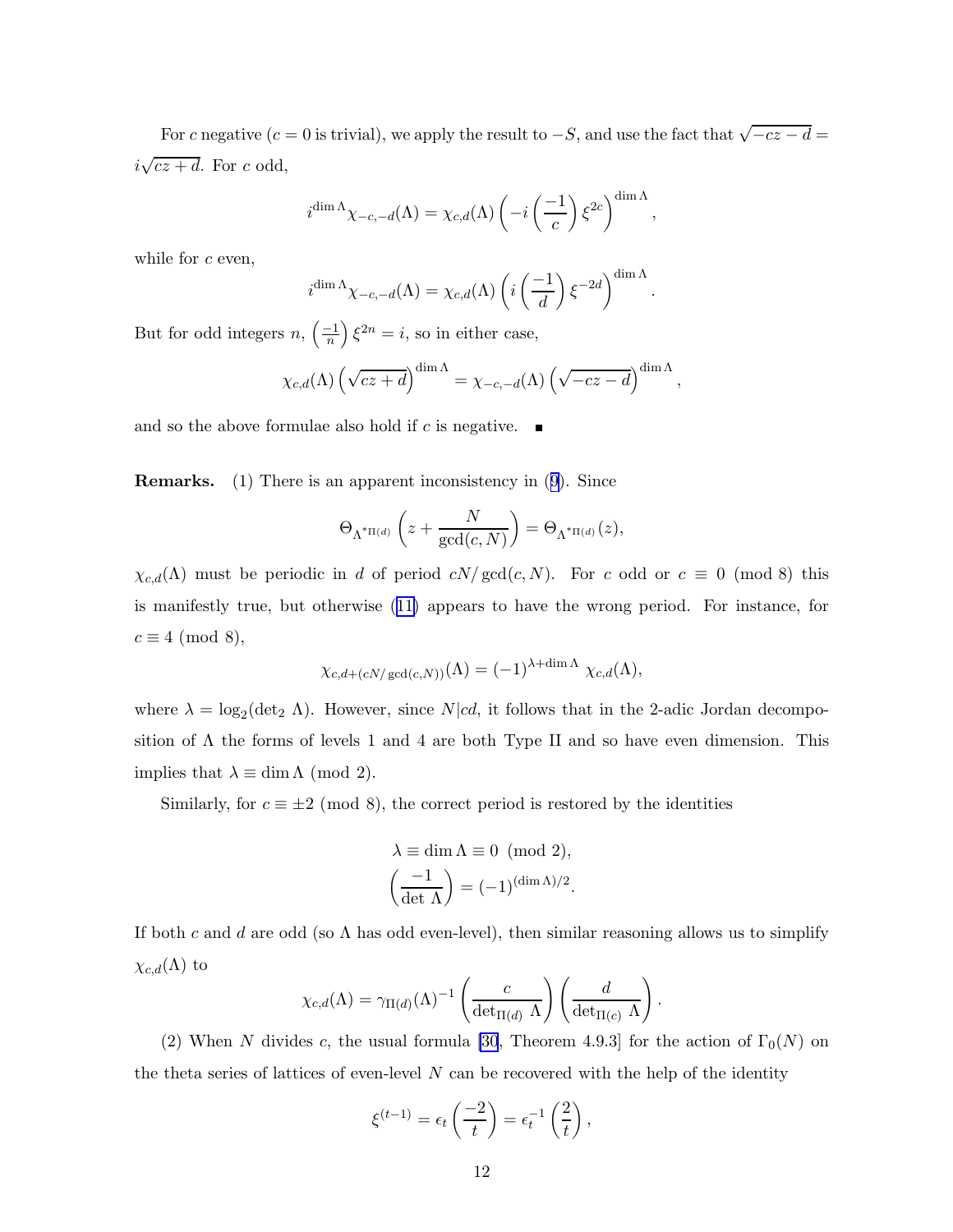<span id="page-13-0"></span>for odd t, where  $\epsilon_t = 1$  if  $t \equiv 1 \pmod{4}$  and  $\epsilon_t = i$  if  $t \equiv 3 \pmod{4}$ .

If  $\Lambda$  is any integral lattice of level  $N$ ,  $\sqrt{2}\Lambda$  is an even lattice of even-level dividing 4N. We can apply Theorem [5](#page-9-0) to obtain:

**Corollary 1.** Let  $\Lambda$  be an integral lattice of level N, and let  $S =$  $\left(\begin{array}{cc} a & b \\ c & d \end{array}\right)$  be any element of  $SL_2(\mathbb{Z})$  such that cd is a multiple of 2N. Then ([9](#page-9-0)) holds if either d is odd and b is even, or c is odd and a is even.

A modularity  $\sigma$  of an integral lattice  $\Lambda$  is a similarity mapping  $\Lambda^{*_{\Pi}}$  to  $\Lambda$  for some set of primes Π. We say that  $\sigma$  has level N (or is an N-modularity) if  $\sigma$  multiplies norms by N; Π is then the set of primes dividing N. A 1-modularity is just an automorphism of  $\Lambda$ .

Corollary 2. Suppose  $\Lambda$  has even-level N and admits an m-modularity. Then for any matrix

$$
W_m = m^{-1/2} \left( \begin{array}{cc} ma & b \\ mc & d \end{array} \right) \tag{14}
$$

of determinant 1, with d a multiple of m and mc a multiple of N, we have

$$
\Theta_{\Lambda}|_{W_m} = \chi_{c,d}(\Lambda)\Theta_{\Lambda}.
$$

Proof. Note that

$$
\det_{\Pi(m)} \Lambda = \left(\frac{\det \Lambda}{\det \Lambda^{*_{\Pi(m)}}}\right)^{1/2} = \det \sigma = m^{(\dim \Lambda)/2},
$$

and  $\sqrt{m}\Lambda^{*_{\Pi(m)}}$  is isometric to  $\Lambda$ , where the isometry is  $\sigma/\sqrt{m}$ . Applying Theorem [5](#page-9-0), we find

$$
\Theta_{\Lambda}((amz+b)/(cmz+d)) = (\det_{\Pi(d)}\Lambda)^{-1/2} \chi_{c,d}(\Lambda) \left(\sqrt{cmz+d}\right)^{\dim \Lambda} \Theta_{\Lambda^*\Pi(d)}(mz)
$$
  

$$
= m^{-(\dim \Lambda)/4} \chi_{c,d}(\Lambda) \left(\sqrt{cmz+d}\right)^{\dim \Lambda} \Theta_{\sqrt{m}\Lambda^*\Pi(m)}(z)
$$
  

$$
= \chi_{c,d}(\Lambda) \left(\sqrt{m^{1/2}cz+m^{-1/2}d}\right)^{\dim \Lambda} \Theta_{\Lambda}(z).
$$

The matrix  $W_m$  in ([1](#page-28-0)4) is called an Atkin-Lehner involution [1] of level m. The next result combines known properties of these involutions with a slight generalization of a result of Nebe [\[33](#page-31-0)] on modularities. We omit the proof.

**Theorem 6.** If  $W_{m_1}$  and  $W_{m_2}$  are Atkin-Lehner involutions then  $W_{m_1}W_{m_2}$  is an Atkin-Lehner involution of level  $m_1 m_2/gcd(m_1, m_2)^2$ . Moreover,  $W_m^{-1}$  is an Atkin-Lehner involution of level m. If  $\sigma_1$  is an m<sub>1</sub>-modularity and  $\sigma_2$  is an m<sub>2</sub>-modularity then  $\sigma_1\sigma_2/gcd(m_1, m_2)$  is a modularity of level  $m_1m_2/gcd(m_1, m_2)^2$ . Moreover, if  $\sigma$  is an m-modularity then so is  $m\sigma^{-1}$ .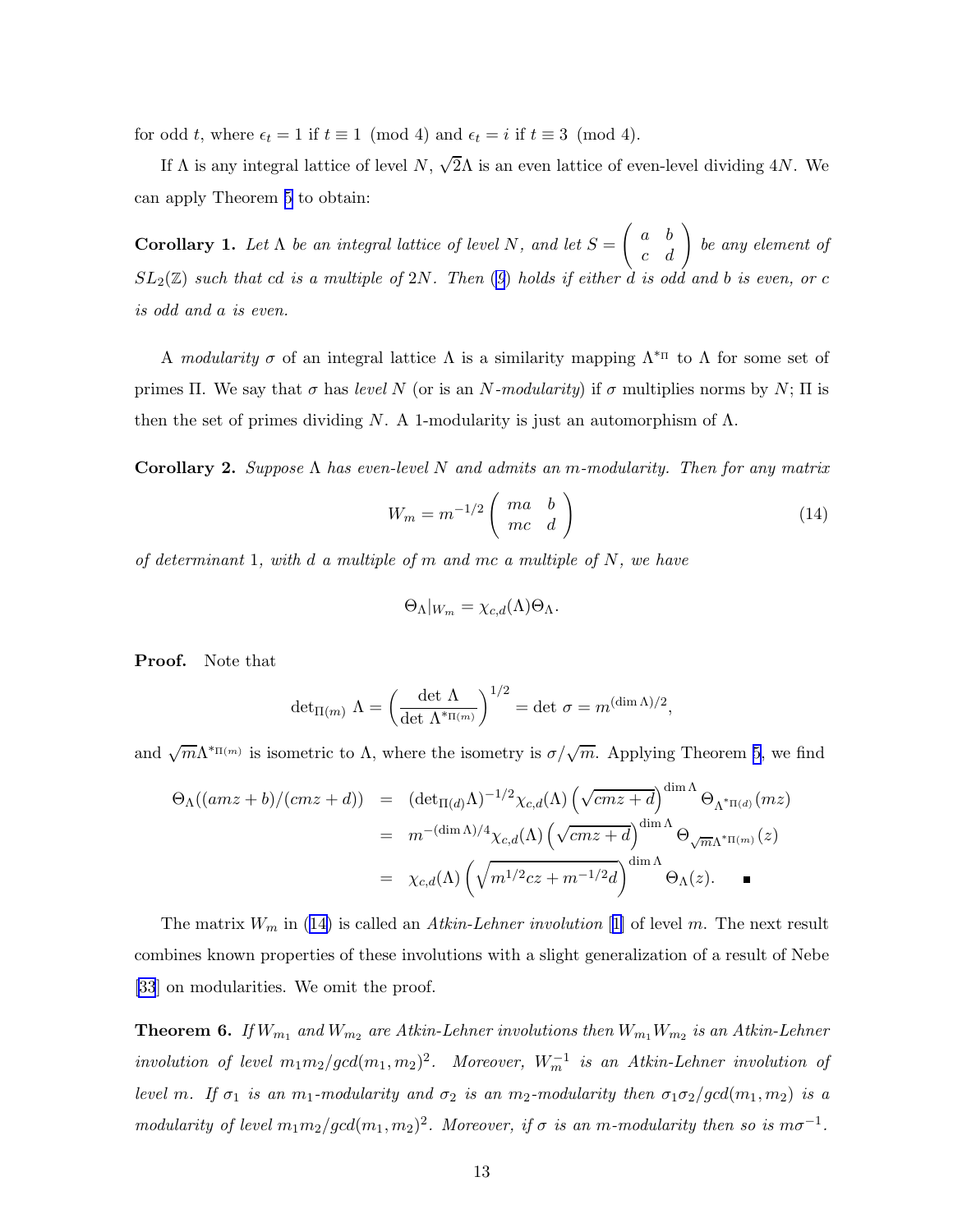It follows from Theorem [6](#page-13-0) that the number of distinct levels of modularities of a lattice is a power of 2, and indeed the levels have a natural elementary abelian 2-group structure. Moreover, the total number of modularities is equal to the number of levels of modularity times  $|\operatorname{Aut}\Lambda|$ .

We will say that an integral lattice  $\Lambda$  is  $\{l_1, l_2, \ldots\}$ -modular if it has modularities of levels  $l_1, l_2, \ldots$  Two special cases warrant a shorthand notation. (i)  $\Lambda$  is N-modular if its level divides N and  $\Lambda$  is  $\{1, N\}$ -modular. (ii)  $\Lambda$  is *strongly N-modular* if its level divides N and  $\Lambda$ is  $\{m : m\|N\}$ -modular, where  $a\|b$  means  $a\|b$  and  $\gcd(a, b/a) = 1$ .

Corollary [2](#page-13-0) states that if  $\Lambda$  is an even  $\{l_1, l_2, \ldots\}$ -modular lattice of even-level N, then its theta series is an automorphic form for the group  $\Gamma_0(N)^{|\{l_1,l_2,...\}}$ , i.e. the group generated by  $\Gamma_0(N)$  together with all its Atkin-Lehner involutions of levels  $l_1, l_2, \ldots$ . For ease in discussing strongly modular lattices we abbreviate  $\Gamma_0(N)^{\mathcal{H}[m:m]|N}$  to  $\Gamma_0(N)^{\mathcal{H}}$ .

If  $\Gamma$  is any modular group,  $\frac{1}{2}\Gamma$  will denote the group  $\left\{ \begin{pmatrix} a & 2b \\ c/2 & d \end{pmatrix} \right\}$  $\setminus$ :  $\left(\begin{array}{cc} a & b \\ c & d \end{array}\right) \in \Gamma$  $\mathcal{L}$ .

Corollary [1](#page-13-0) implies that if  $\Lambda$  is an  $\{l_1, l_2, \ldots\}$ -modular lattice of level N, then its theta series is an automorphic form for the group

$$
\frac{1}{2}\Gamma_0(4N)^{+\{4,l_1,l_2,\ldots\}}, \quad \text{if } N \text{ is odd }.
$$
 (15)

The initial 4 arises because  $\sqrt{2}\Lambda$  has an obvious 4-modularity. As a special case, the theta series of any lattice of odd level is an automorphic form for  $\frac{1}{2}\Gamma_0(4N)^{+\{4\}}$  (a subgroup of  $\Gamma_0(N)$ ). If N is even,  $(15)$  must be replaced by

$$
\frac{1}{2}\Gamma_0(4N)^{+\{4e_1, 4e_2, \dots, d_1, d_2, \dots\}},
$$

where  $e_1, e_2, \ldots$  are the even  $l_i$ 's and  $d_1, d_2, \ldots$  are the odd  $l_i$ 's.

# 4. Shadows

Let  $\Lambda$  be an integral lattice, or more generally a 2-integral lattice (i.e.  $u \cdot v \in \mathbb{Z}_2$  for all  $u, v \in \Lambda$ ), and set  $\Lambda_0 = \{u \in \Lambda : u \cdot u \in 2\mathbb{Z}_2\}$ . If  $\Lambda$  is even,  $\Lambda = \Lambda_0$ ; otherwise  $\Lambda_0$  is a sublattice of index 2.  $\Lambda_0$  is called the even sublattice of  $\Lambda$ .

Following[[13\]](#page-29-0), [\[14](#page-29-0)], we define the *shadow*  $S(\Lambda)$  to be  $\Lambda^*$  if  $\Lambda$  is even,  $(\Lambda_0)^* \setminus \Lambda^*$  if  $\Lambda$  is odd. Equivalently,

$$
S(\Lambda) = \{ v \in \Lambda \otimes \mathbb{Q} : 2u \cdot v \equiv u \cdot u \pmod{2\mathbb{Z}_2} \text{ for all } u \in \Lambda \} .
$$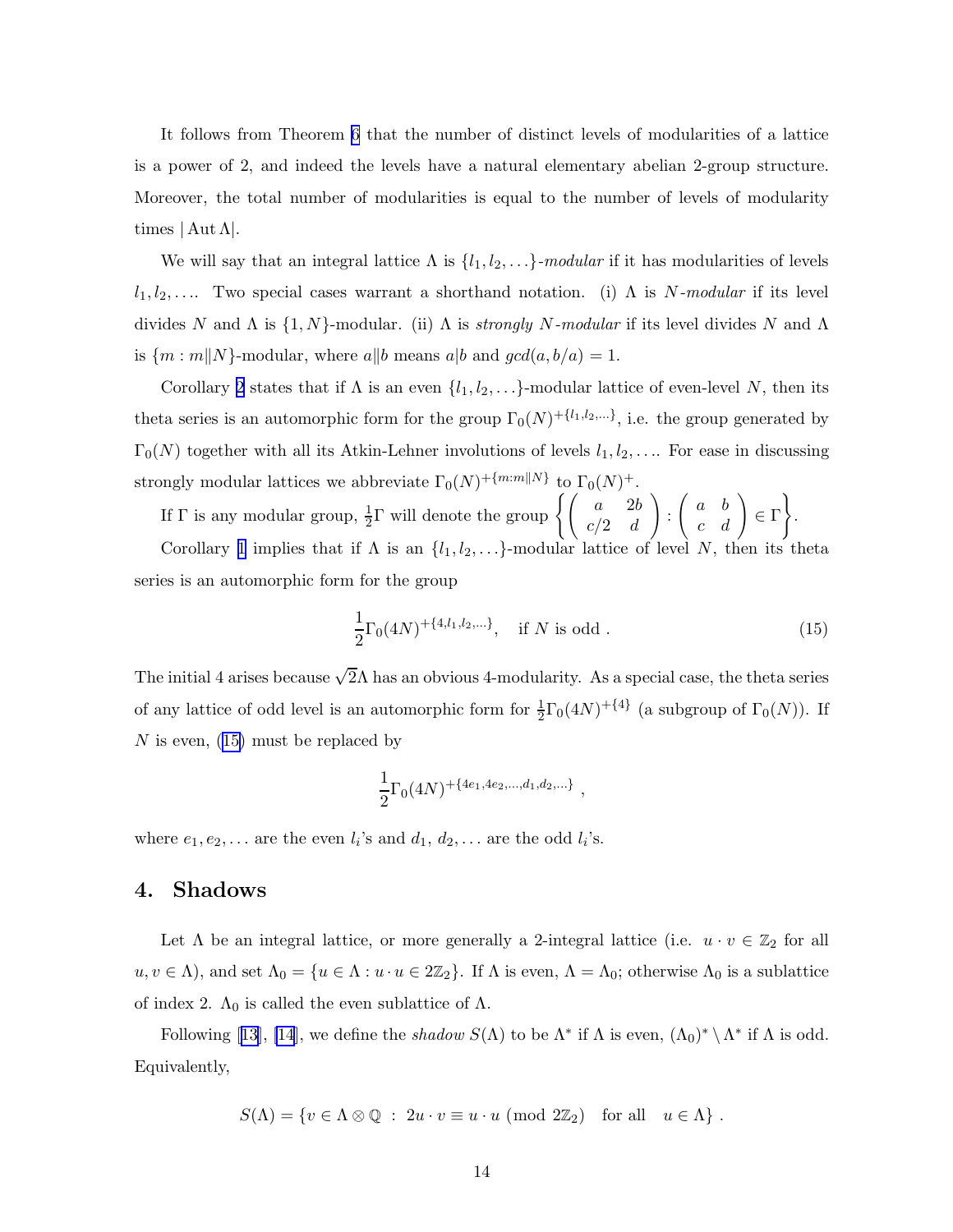<span id="page-15-0"></span>Also

$$
\Theta_{S(\Lambda)}(z) = (\det \Lambda)^{1/2} \left(\frac{\xi}{\sqrt{z}}\right)^{\dim \Lambda} \Theta_{\Lambda} \left(1 - \frac{1}{z}\right) . \tag{16}
$$

We also define the  $\Pi$ -shadow  $S_{\Pi}(\Lambda)$ : if  $2 \in \Pi$ ,

$$
S_{\Pi}(\Lambda) = S(\Lambda^{\ast \overline{\mathfrak{m}}}) ,
$$

and if  $2 \notin \Pi$ ,

$$
S_{\Pi}(\Lambda) = \sqrt{l_2'S}(\sqrt{l_2'}\Lambda^{*_{\overline{\Pi}}})
$$

where  $l'_2$  is the 2-level of  $\Lambda$ . The  $\Pi$ -shadow is a coset of the  $\Pi$ -dual  $\Lambda^{*_{\Pi}},$  and in fact  $v \pm w \in \Lambda^{*_{\Pi}}$ for  $v, w \in S_{\Pi}(\Lambda)$ . In particular,  $S_{\Omega}(\Lambda) = S(\Lambda)$  is a coset of  $\Lambda^*$ , and  $S_{\emptyset}(\Lambda)$  is a coset of  $\Lambda$ . The theta-series of  $S_{\Pi}(\Lambda)$  may be computed from Corollary [1](#page-13-0) and (16).

It is clear from the definition of  $S(\Lambda)$  that any two vectors in the same coset of  $\Lambda$  in  $S(\Lambda)$ have the same norm modulo  $2\mathbb{Z}_2$ . If  $\Lambda$  has odd determinant, we can say more.

**Theorem 7.** Let  $\Lambda$  be a 2-integral lattice of odd determinant and let  $\Pi$  be a set of rational primes. Then every vector in  $S_{\Pi}(\Lambda)$  has norm  $\equiv$  (oddity  $\Lambda)/4$  (mod  $2\mathbb{Z}_2$ ).

**Proof.** We give three proofs. It suffices to consider  $\Pi = \Omega$ , since  $\Lambda^* \overline{\pi}$  satisfies the hypotheses and has the same oddity.

First proof. By scaling  $\Lambda$  we may assume  $\Lambda$  is integral. Since  $\Lambda$  has odd determinant,  $\Lambda^{*2} = \Lambda$ . Applying Corollary [1,](#page-13-0) we have

$$
\Theta_{\Lambda} \Bigg|_{\begin{bmatrix} 1+N^2 & -N^2 \\ N^2 & 1-N^2 \end{bmatrix}} = \chi_{N^2,1-N^2}(\Lambda) \Theta_{\Lambda^{*2}}.
$$

Now  $\chi_{N^2,1-N^2}(\Lambda) = \gamma_2(\Lambda)^{-1}$ . Since

$$
\left[\begin{array}{cc} 1+N^2 & -N^2 \\ N^2 & 1-N^2 \end{array}\right] \quad \left[\begin{array}{cc} 1 & -1 \\ 1 & 0 \end{array}\right] = \left[\begin{array}{cc} 1 & -1 \\ 1 & 0 \end{array}\right] \quad \left[\begin{array}{cc} 1 & -N^2 \\ 0 & 1 \end{array}\right] ,
$$

we have

$$
\Theta_{S(\Lambda)}(z-N^2)=\gamma_2(\Lambda)^{-1}\Theta_{S(\Lambda)}(z) .
$$

In other words,

$$
e^{-\pi i N^2 v \cdot v} = e^{-\frac{2\pi i}{8} \text{ oddity} \Lambda}
$$

for all  $v \in S(\Lambda)$ .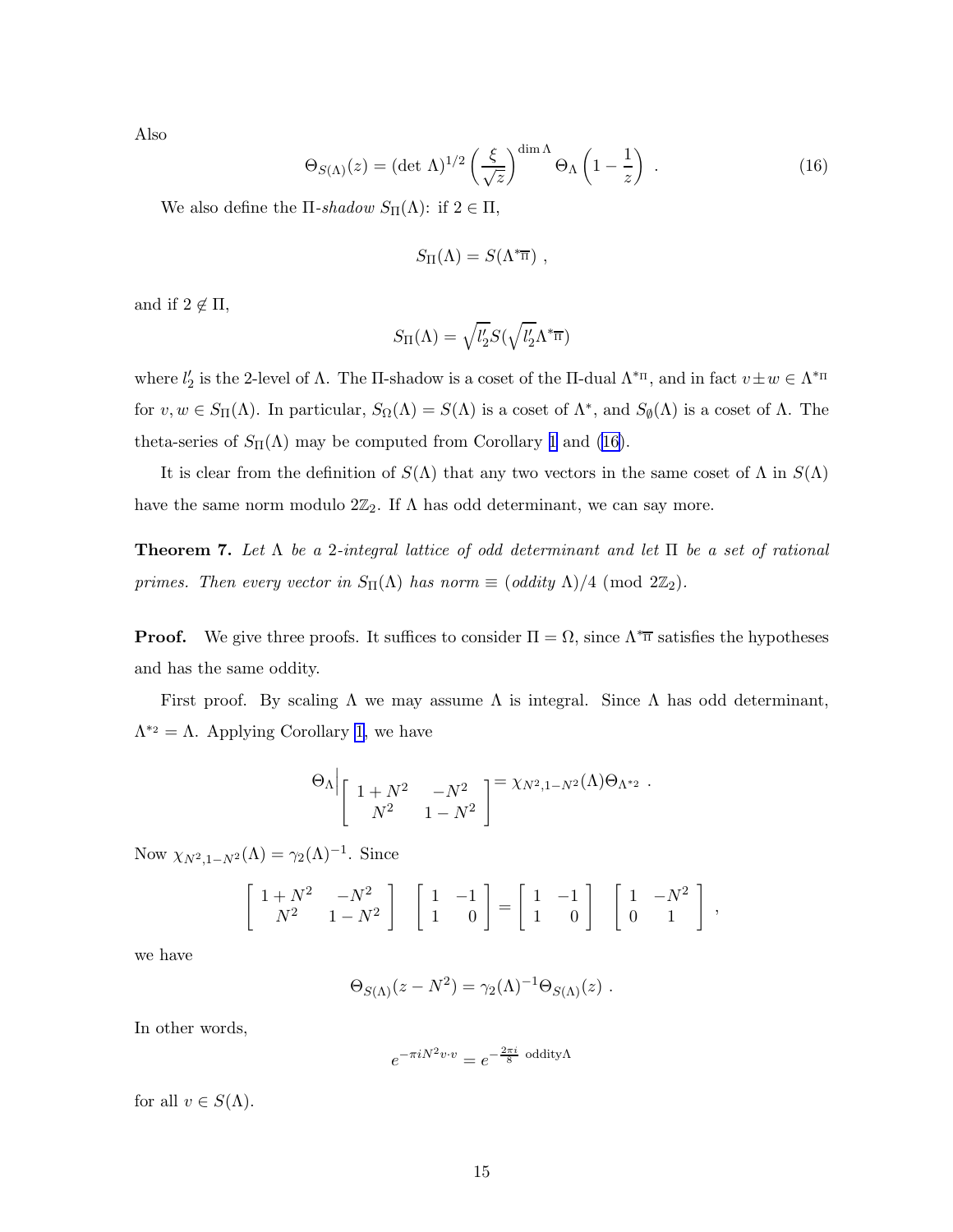<span id="page-16-0"></span>Second proof. Since the desired result is purely 2-adic, we may localize at the prime 2. Because  $S(\Lambda_1 \oplus \Lambda_2) = S(\Lambda_1) \oplus S(\Lambda_2)$ , the result is preserved under direct summation, so it suffices to consider indecomposable 2-adic quadratic forms. It is straightforward to verify that the theorem holds for each of the six classes of 1- or 2-dimensional forms of unit determinant.

Third proof. Assume  $\Lambda$  is integral and odd ( $\Lambda$  even is trivial). Since  $\Lambda_0 \subseteq \Lambda$  and oddity is a rational invariant,

$$
\gamma_2(\Lambda) = \gamma_2(\Lambda_0) = (\det_2 \Lambda_0)^{-1/2} \sum_{v \in \Lambda_0^{*2}/\Lambda_0} e^{\pi i v \cdot v}
$$

$$
= \frac{1}{2} \sum_{v \in \Lambda/\Lambda_0} e^{\pi i v \cdot v} + \sum_{v \in S_2(\Lambda)/\Lambda} e^{\pi i v \cdot v}.
$$

The first sum is  $1 - 1 = 0$ , so  $e^{\pi i v \cdot v} = e^{\pi i \text{ oddity}/4}$ .

Remarks. (1) For unimodular lattices, Theorem [7](#page-15-0) together with the product formula implies that for  $v \in S(\Lambda)$ ,  $v \cdot v \equiv (\dim \Lambda)/4 \pmod{2}$ , a result that has been rediscovered several times (see $[3]$  $[3]$  $[3]$ ,  $[4]$  $[4]$ ,  $[13]$ ,  $[29]$  $[29]$  $[29]$ ,  $[47]$  $[47]$ ). (2) The third proof can be used to extend Lemma [1](#page-8-0) to integral lattices, since it proves that

$$
\gamma_2(\Lambda) = (\det_2 \Lambda)^{-1/2} \sum_{v \in S_2(\Lambda)/\Lambda} e^{\pi i v \cdot v} .
$$

**Genus of**  $\Lambda_0$ . Assume  $\Lambda$  is odd. Since the even sublattice  $\Lambda_0$  is defined 2-adically, its genus can be computed from that of  $\Lambda$ . (There is no change in the *p*-adic genus for  $p \neq 2$ .) Indeed, the change in the genus depends only on the unit form in the 2-adic Jordan decomposition of Λ.

When the oddity is not zero, the existence conditions for 1- and 2-dimensional forms[[15,](#page-29-0) Theorem 11 of Chap. 15] and the fact that oddity is a rational invariant leave just one possibility. When the oddity is zero,  $\Lambda_0$  has a form at level 2, which from the existence conditions could be either Type I or II. But by Theorem [7](#page-15-0), every vector in  $\Lambda_0^*$  has integral norm. It follows that the form at level 2 must be Type II. We thus obtain the list of transforms shown in Table [2](#page-17-0) (using the notation of [\[15,](#page-29-0) Chap. 15]).

To avoid undue proliferation of parentheses we adopt the conventions that the operation  $\Lambda \to \Lambda_0$  takes precedence over  $\Lambda \to \Lambda^{*2}$ , and both take precedence over  $\Lambda \to \sqrt{2}\Lambda$ . Thus  $\sqrt{2}\Lambda_0^{*2}$  means  $\sqrt{2}((\Lambda_0)^{*2}).$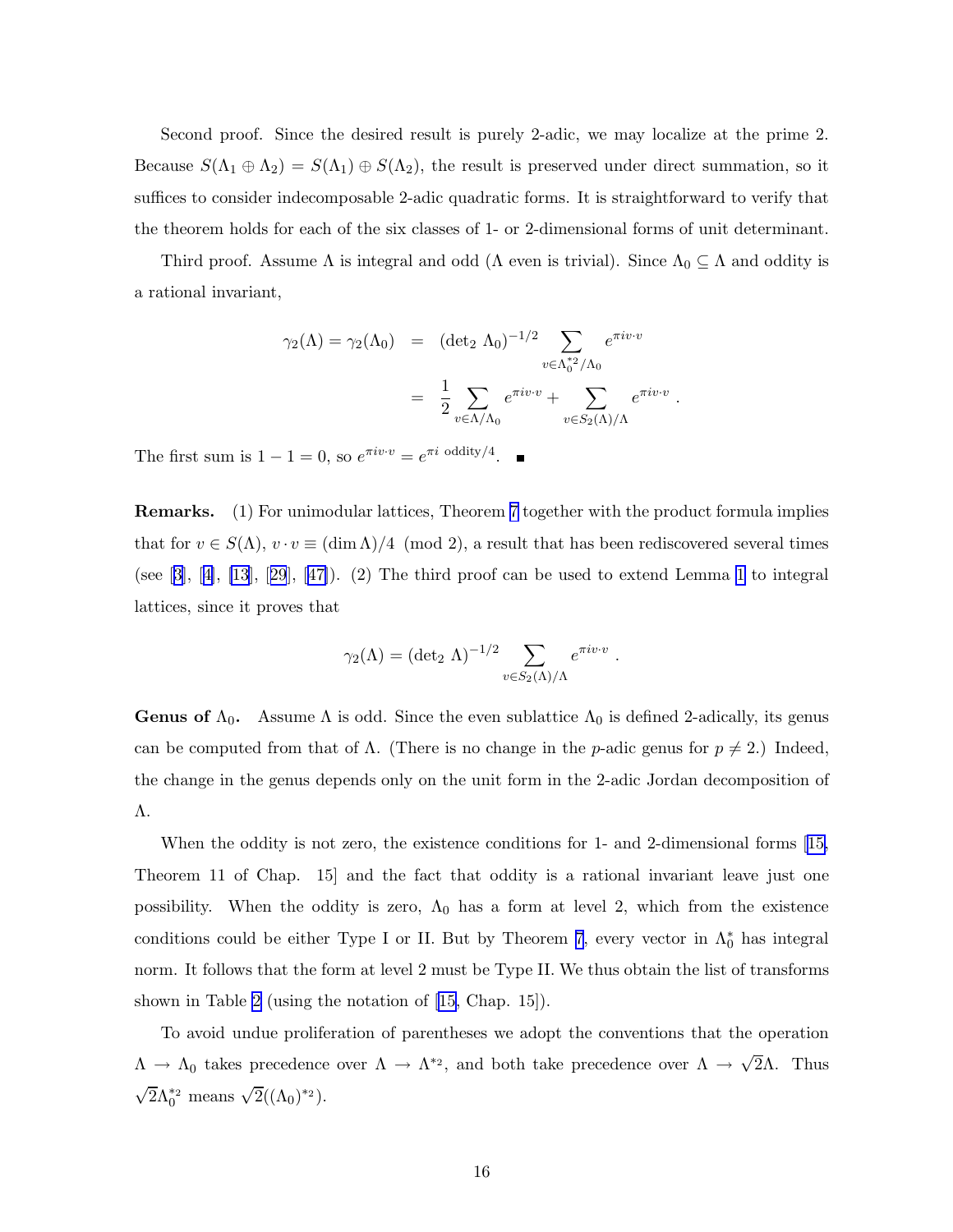<span id="page-17-0"></span>Table 2: Genus of  $\Lambda_0$  in terms of genus of  $\Lambda$ .

genus  $(\Lambda)$  genus  $(\Lambda_0)$  $[1^{\pm n}]_0$  $]_0$  1  $1^{\pm(n-2)}:2^2$  $[1^{\pm n}]_1$   $1^{\pm (n-1)}$  :  $[4^1]_1$  $[1^{\pm n}]_2$   $1^{\pm (n-2)} [2^2]_2$  $[1^{\pm n}]_3$   $1^{\mp(n-1)}$ :  $[4^{-1}]_3$  $[1^{\pm n}]_4$   $1^{\mp(n-2)} : 2^{-2}$  $[1^{\pm n}]_5$   $1^{\mp(n-1)}$ :  $[4^{-1}]_5$  $[1^{\pm n}]_6$   $1^{\pm (n-2)}[2^2]_6$  $[1^{\pm n}]_7$   $1^{\pm (n-1)}$  :  $[4^1]_7$ 

**Theorem 8.** Let  $\Lambda$  be an odd  $\{2\}$ -modular lattice with dimension and oddity o both divisible by 4. Then  $\Lambda' = \sqrt{2} \Lambda_0^{*2}$  is an integral lattice, and  $\Lambda'' = (\Lambda')'$  is an even  $\{2\}$ -modular lattice, rationally equivalent to  $\Lambda$ . In fact, every modularity of  $\Lambda$  is a modularity of  $\Lambda''$ .

We call  $\Lambda''$  the *even neighbor* of  $\Lambda$ .

**Proof.** The 2-adic genus of  $\Lambda$  must be  $[1^{n/2} 2^{n/2}]_o$ . From Table 2, the genera of  $\Lambda_0$  and  $\Lambda'$ are respectively  $1^{(n-4)/2}$   $[2^{(n+4)/2}]_o$  and  $[1^{(n+4)/2}]_o$   $2^{(n-4)/2}$ , and so  $\Lambda'$  is integral. Then  $(\Lambda')_0$ has 2-adic genus  $1^{n/2}$ :  $2^{n/2}$  if  $o = 0$  and  $1^{-n/2}$ :  $2^{-n/2}$  if  $o = 4$ . So  $\Lambda''$  is even.

If  $\sigma$  is a modularity of  $\Lambda$  of odd level, then it is still a modularity at each step of the construction. If  $\sigma$  is a 2-modularity, then  $\Lambda'' = \sigma(\sigma \Lambda_0^{*2})_0^{*2}$ . But then  $\Lambda_0 \subseteq \Lambda'' \subseteq \sigma \Lambda_0^{*2}$ , and  $\Lambda_0 \subseteq \sigma(\Lambda'')^{*2} \subseteq \sigma \Lambda_0^{*2}$ . Since there is only one even lattice between  $\Lambda_0$  and  $\sigma \Lambda_0^{*2}$ , and both  $\Lambda''$  and  $\sigma(\Lambda'')^{*2}$  are even (from the genus of  $\Lambda''$ ), it follows that they are the same lattice, and thus  $\sigma$  is a 2-modularity of  $\Lambda''$ .

The remaining modularities carry over to  $\Lambda'$  by Theorem [6](#page-13-0). Since  $\Lambda \cap \Lambda'' = \Lambda_0$ ,  $\Lambda$  and  $\Lambda''$ are clearly rationally equivalent.  $\blacksquare$ 

The theta series of  $\Lambda''$  is

$$
\frac{1}{2}\{\Theta_{\Lambda}(z)+\Theta_{\Lambda}(z+1)+\Theta_{S_{\emptyset}(\Lambda)}(z)+\Theta_{S_{\emptyset}(\Lambda)}(z+1)\}.
$$

In particular, if  $\Lambda$  is a 16-dimensional 2-modular lattice of minimal norm 3,  $\Lambda''$  has minimal norm 4 and so (by [\[38](#page-31-0)]) must be the Barnes-Wall lattice. This forces the construction for the odd Barnes-Wall lattice given in Section 2.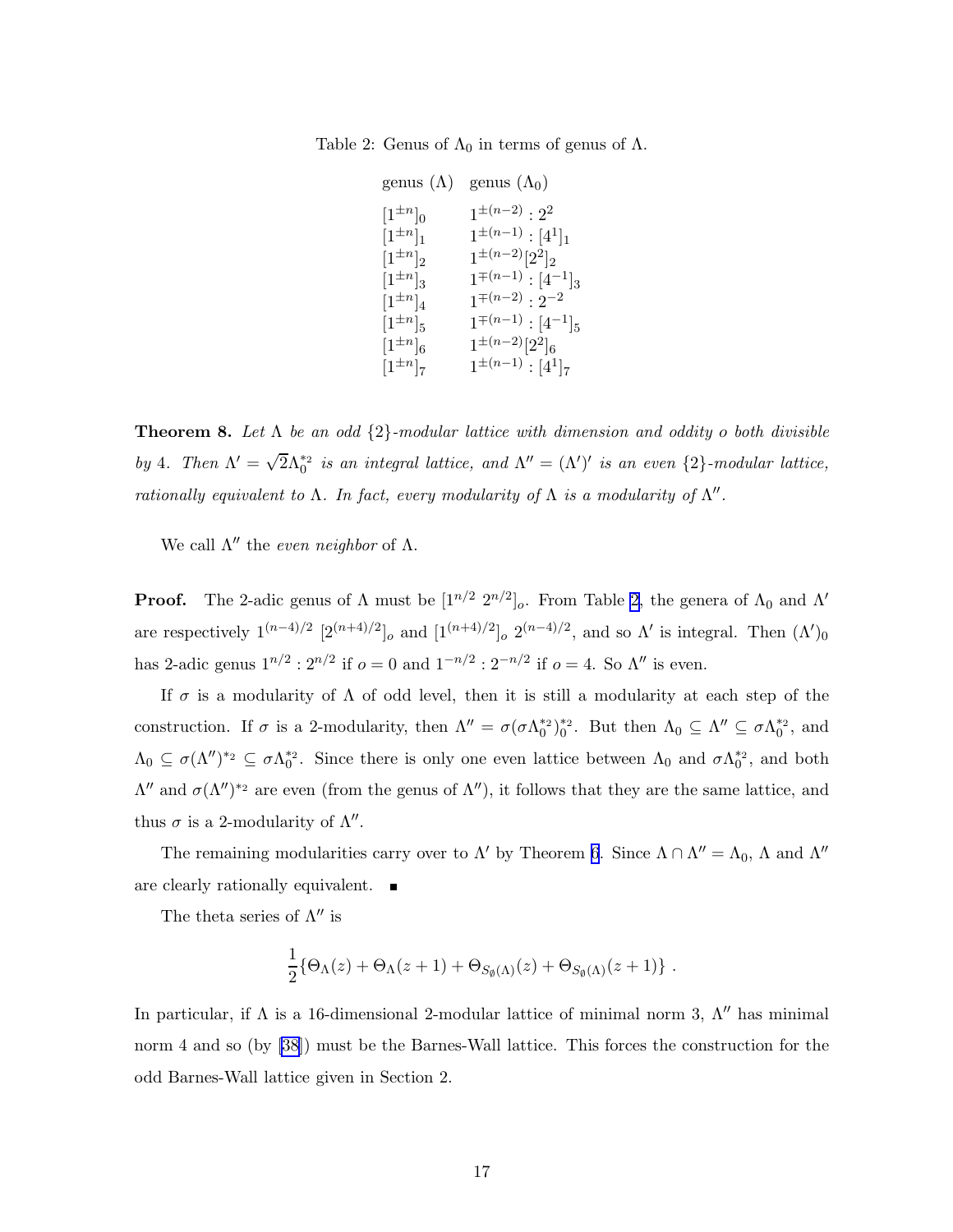# 5. Theta series of strongly modular lattices

Throughout this section we assume that  $\Lambda$  is a strongly N-modular lattice for N in [\(3](#page-2-0)). As remarked in Section 3, if  $\Lambda$  is even then  $\Theta_{\Lambda}(z)$  is invariant under  $\Gamma_0(N)^+$  with respect to a certain character depending only on the rational equivalence class of  $\Lambda$ . In all cases  $\Theta_{\Lambda}(z)$  is invariant under  $\frac{1}{2}\Gamma_0(4N)^+$ , again with respect to some character. In order to prove Theorems [1](#page-1-0) and [2](#page-3-0) it is necessary to study the space of modular forms for  $\frac{1}{2}\Gamma_0(4N)^+$ .

Let  $\chi^{(N)}$  be the character of  $\frac{1}{2}\Gamma_0(4N)^+$  with respect to which  $\Theta_{C^{(N)}}(z)$  is invariant, and let  $w^{(N)}$  be the weight of  $\Theta_{C^{(N)}}(z)$ . Then a lattice satisfying the hypotheses of Theorem [2](#page-3-0) has theta series in the space

$$
\mathcal{M}_{kw^{(N)}}\left(\frac{1}{2}\Gamma_0(4N)^+ , (\chi^{(N)})^k\right) \ .
$$

Of course  $\Theta_{C^{(N)}}(z)^k$  is in this space.

In the sequel, we define the divisor of a modular form  $f(z)$  in  $\mathcal{M}_k(\Gamma,\chi)$  to be

$$
\frac{1}{n}\mathrm{div}(f(z)^n),
$$

where  $\chi^n = 1$ , and the divisor of a form with trivial character is defined as in [\[30](#page-30-0), p. 51].

**Lemma 3.** For any square-free N, the divisor of  $\Theta_{C^{(N)}}(z)$  with respect to  $\frac{1}{2}\Gamma_0(4N)^+$  is

$$
\frac{1}{8} \sum_{d|N} d \cdot \mathbf{1}, \quad \text{if } N \text{ odd }, \quad \frac{1}{6} \sum_{d|N} d \cdot \mathbf{1}, \quad \text{if } N \text{ even }.
$$

Proof. The modular form

$$
\eta(z) = q^{1/12} \prod_{m=1}^{\infty} (1 - q^{2m}), \quad q = e^{\pi i z},
$$

is zero only at  $\mathbb{Q} \cup \{\infty\}$ . It follows that any product or quotient of functions  $\eta(az + b)$  for rational a and b has no zeros or poles outside  $\mathbb{Q} \cup \{\infty\}$ . In particular, since  $\Theta_{\mathbb{Z}}(z) = \theta_3(z) =$  $\eta(z)^5/(\eta(z/2)\eta(2z))^2$ , the same is true for  $\Theta_{C^{(N)}}(z)$  ( $\theta_2(z)$ ,  $\theta_3(z)$ , and  $\theta_4(z)$  are the familiar Jacobi theta series). Since  $C^{(N)}$  is a lattice,  $\Theta_{C^{(N)}}(z)$  does not have a zero at  $\infty$ . Consequently,

$$
\mathrm{div}(\Theta_{C^{(N)}}(z)) = \mathrm{deg}(\Theta_{C^{(N)}}(z)) \cdot \mathbf{1} .
$$

We may compute the right-hand side using the following result, which can be deduced from theproof of Theorem 2.4.3 of [[30](#page-30-0)]. Let  $f$  be a modular form of weight  $k$  for a Fuchsian group Γ commensurate with  $SL_2(\mathbb{Z})$ . Then

$$
\deg(f) = \frac{k}{12} \cdot \frac{[SL_2(\mathbb{Z}) : \Gamma \cap SL_2(\mathbb{Z})]}{[\Gamma : \Gamma \cap SL_2(\mathbb{Z})]}.
$$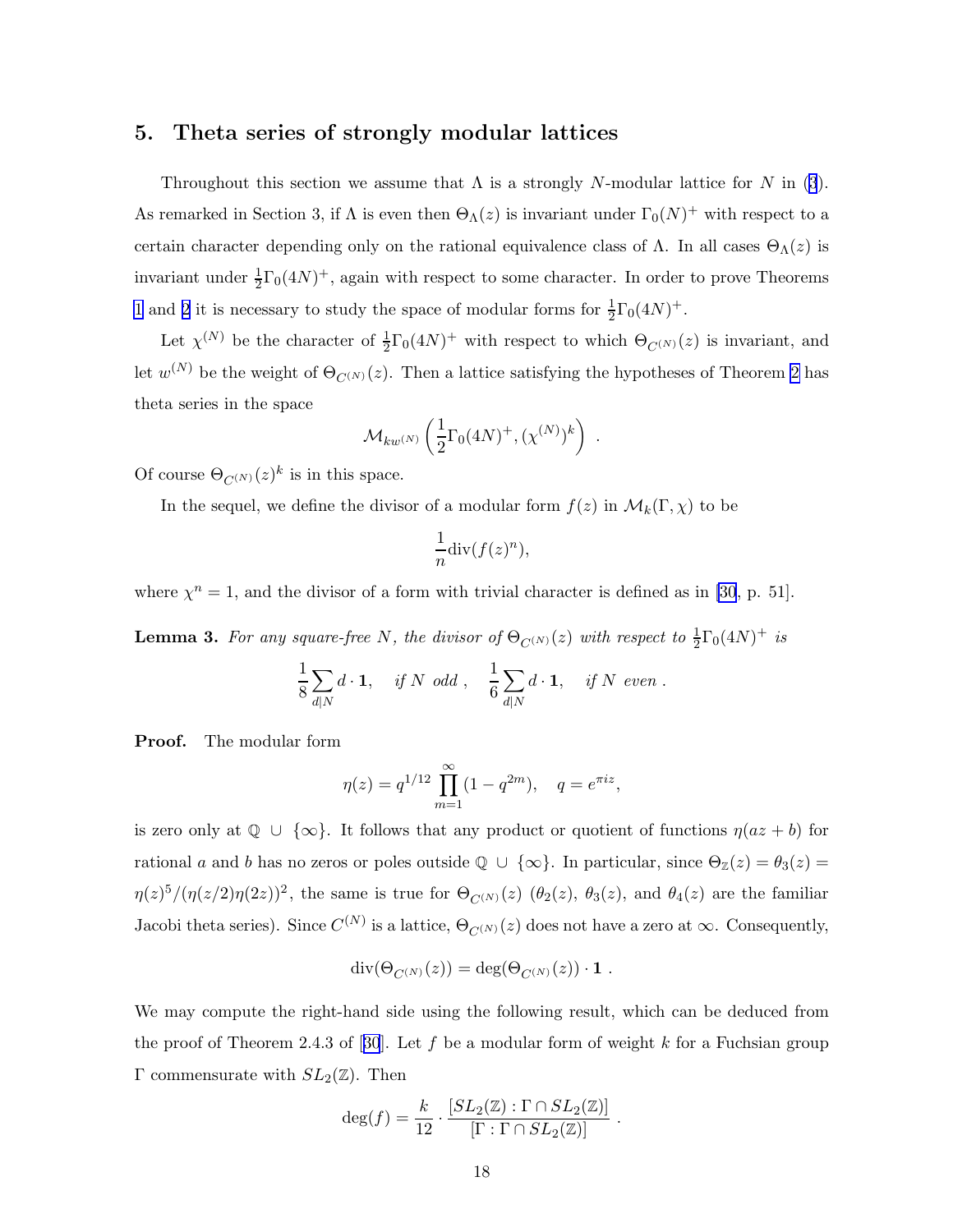<span id="page-19-0"></span>This determines deg( $\Theta_{C^{(N)}}(z)$ ).

From now on let  $N$  be a fixed number from  $(3)$ . Define

$$
g_1(z) = \Theta_{C^{(N)}}(z) ,
$$

and let  $g_2(z)$  be a modular function for  $\frac{1}{2}\Gamma_0(4N)^+$  with divisor  $\infty - 1$  (which exists since 1  $\frac{1}{2}\Gamma_0(4N)^+$  has genus 0). To be precise, let

$$
\eta^{(N)}(z) = \prod_{d|N} \eta(dz) .
$$

Then (cf.  $[11, \text{Table 3}]$ ) if N is odd we take

$$
g_2(z) = \left\{ \frac{\eta^{(N)}\left(\frac{z}{2}\right) \eta^{(N)}(2z)}{\eta^{(N)}(z)^2} \right\}^{D_N/\dim C^{(N)}}
$$

and if  $N$  is even we take

$$
g_2(z) = \left\{ \frac{\eta^{(N/2)}\left(\frac{z}{2}\right) \eta^{(N/2)}(4z)}{\eta^{(N/2)}(z) \eta^{(N/2)}(2z)} \right\}^{D_N/\dim C^{(N)}}
$$

**Theorem 9.** Any element  $f(z)$  of

$$
\mathcal{M}_{kw^{(N)}}\left(\frac{1}{2}\Gamma_0(4N)^+ , (\chi^{(N)})^k\right)
$$

can be written uniquely as

$$
f(z) = g_1(z)^k \sum_{i=0}^{\lfloor k \text{ ord}_1(g_1) \rfloor} c_i g_2(z)^i . \qquad (17)
$$

,

.

For a cusp form,  $c_0 = 0$ , and if k  $\text{ord}_1(g_1)$  is an integer then that coefficient must also be zero.

**Proof.**  $f(z)/g_1(z)^k$  is a modular function for  $\frac{1}{2}\Gamma_0(4N)^+$  with the trivial character, and therefore can be written as a rational function in  $g_2(z)$ . But, since  $f(z)$  has no poles, the only pole of  $f(z)/g_1(z)^k$  is at the cusp class 1, which is also the pole of  $g_2(z)$ . It follows that  $f(z)/g_1(z)^k$ is a polynomial in  $g_2(z)$ . The remaining statements follow by considering the order of  $f(z)$  at the two cusp classes.  $\blacksquare$ 

There is an expression similar to (17) for the theta series of the  $\emptyset$ -shadow. Let  $s =$  $D_N/\dim C^{(N)}$ , and set

 $\overline{a}$ 

$$
s_1(z) = \left(\frac{n}{\sqrt{\sqrt{N}z}}\right)^{\dim C^{(N)}} g_1\left(1 - \frac{1}{Nz}\right) = \prod_{d|N} \theta_2(dz) = 2^{d(N)} \frac{\eta^{(N)}(2z)^2}{\eta^{(N)}(z)},
$$
  

$$
s_2(z) = g_2\left(1 - \frac{1}{Nz}\right) = -2^{-D_N/2} \left\{\frac{\eta^{(N)}(z)}{\eta^{(N)}(2z)}\right\}^s.
$$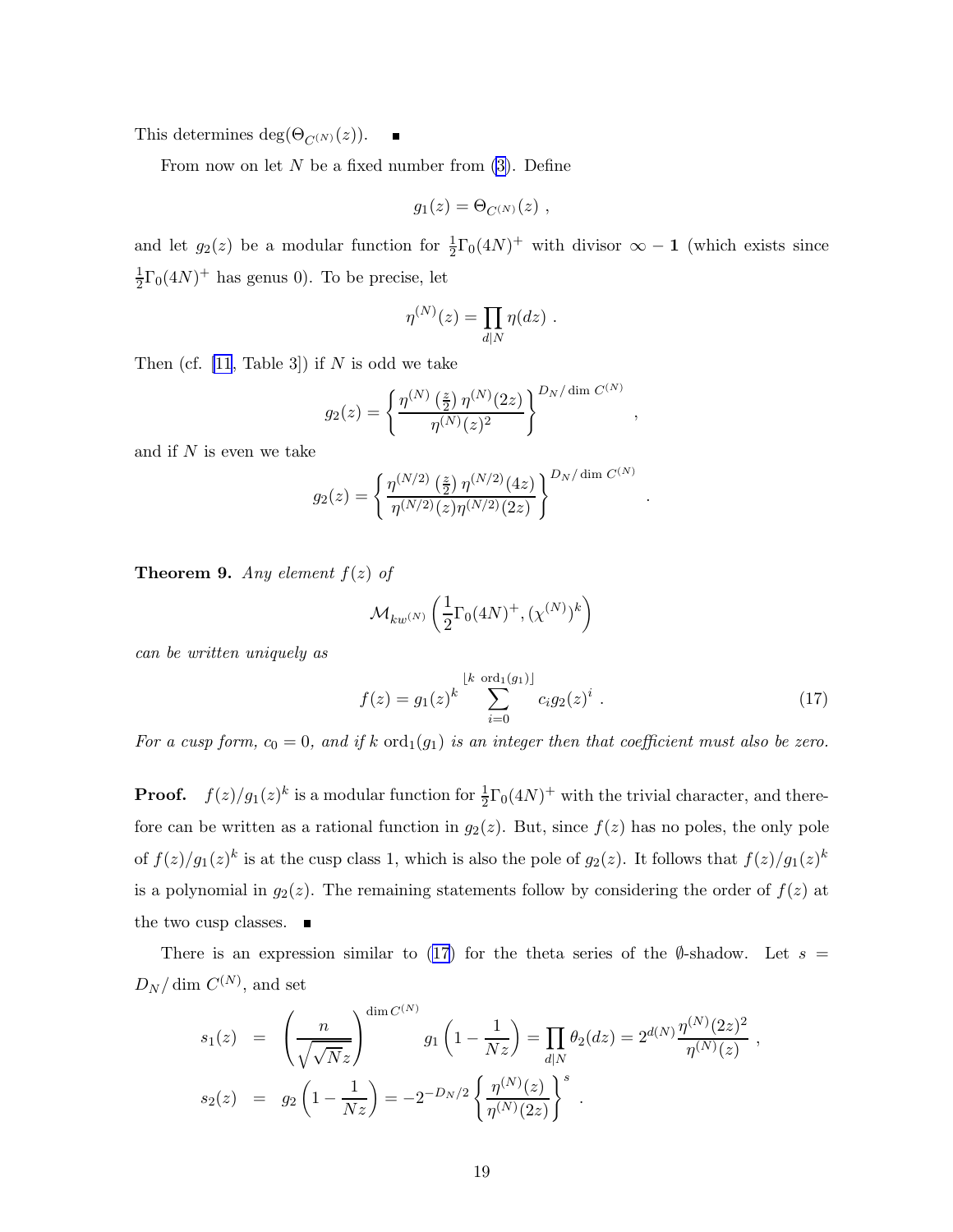<span id="page-20-0"></span>**Corollary 3.** If  $\Lambda$  is a strongly N-modular lattice that is rationally equivalent to  $(C^{(N)})^k$  then its theta series can be written in the form  $(17)$  $(17)$ , and its  $\emptyset$ -shadow S has theta series

$$
\Theta_S(z) = s_1(z)^k \sum_i c_i s_2(z)^i . \tag{18}
$$

**Proof.** This follows from Corollary [2](#page-13-0), Theorem [9](#page-19-0)and Equation ([16\)](#page-15-0).  $\blacksquare$ 

The proofs of Theorems [1](#page-1-0) and [2](#page-3-0) use only the nonnegativity of the coefficients of certain theta series. In some cases stronger bounds may be obtained by using the facts that the coefficients must also be integers, or, more precisely, that  $\Theta_{\Lambda}$  and  $\Theta_{S}$  must have nonnegative integer coefficients and satisfy  $\Theta_{\Lambda} \equiv 1 \pmod{2}$  and  $\Theta_{S} \equiv 0$  or 1 (mod 2); and if  $\Lambda$  is odd with minimal norm  $\mu$  then

$$
#\{v \in S_{\emptyset}(\Lambda) : v \cdot v < \mu/4\} = 0 ,
$$
  

$$
\#\{v \in S_{\emptyset}(\Lambda) : v \cdot v < \mu/2\} \leq 2 .
$$

For example, let us prove that there is no 14-dimensional 3-modular lattice meeting the bound of Theorem [2](#page-3-0) (and satisfying the hypothesis of that theorem). For such a lattice, Corollary [3](#page-19-0) would imply that

$$
\Theta_{\Lambda} = g_1^7 (c_0 + c_1 g_2 + c_2 g_2^2 + c_3 g_2^3)
$$
  
= 1 + O(q<sup>4</sup>) ,  

$$
\Theta_S = s_1^7 (c_0 + c_1 s_2 + c_2 s_2^2 + c_2 s_2^3) .
$$

From the first equation we find that  $c_0 = 1$ ,  $c_1 = -14$ ,  $c_2 = 28$ ,  $c_3 = -56$ , so  $\Theta_{\Lambda} = 1 + 602q^4 +$  $1344q^5 + 4032q^6 + \cdots$ , and then  $\Theta_S = \frac{7}{2}q + \frac{147}{2}q^3 + \cdots$ , which is impossible.

The nonexistence results for  $N = 2$  and 3 mentioned at the beginning of Section 2 (and further results given in the table in[[48\]](#page-32-0)) were obtained in this way.

# 6. The proofs of Theorems [1](#page-1-0) and [2](#page-3-0)

We begin by stating a series of identities that relate  $g_1, g_2, s_1$  and  $s_2$ . (We include more than are needed, because of their intrinsic interest.) For N odd, we have

$$
g_2(z)^2 g_1(z)^s = \eta^{(N)}(z)^s , \qquad (19)
$$

$$
g_2(z)g_1(z)^s = -\eta^{(N)}\left(\frac{z+1}{2}\right)^s ,\qquad (20)
$$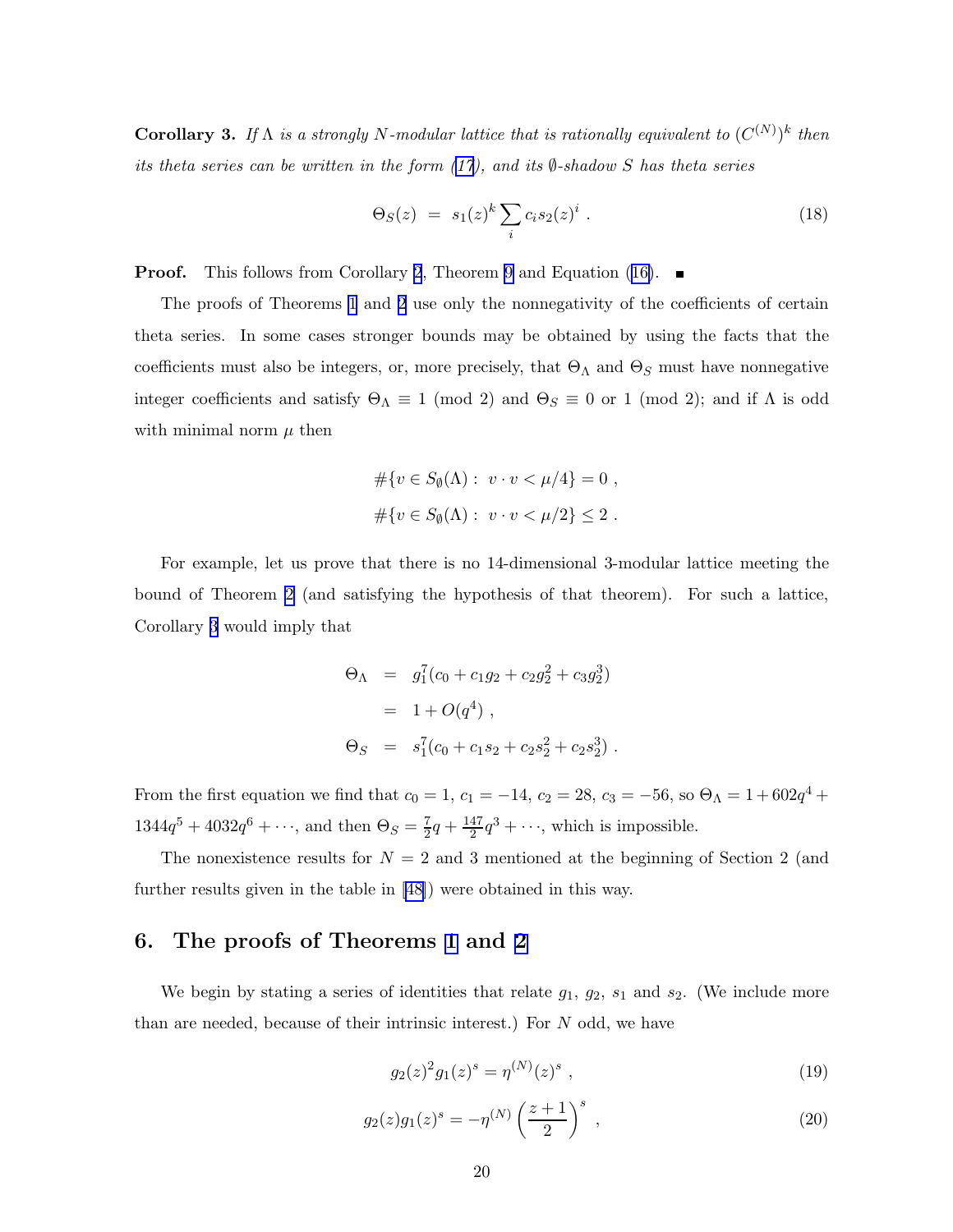$$
s_2(z)^2 s_1(z)^s = \eta^{(N)}(z)^s \tag{21}
$$

<span id="page-21-0"></span>
$$
s_2(z)s_1(z)^s = -2^{D_N/2} \eta^{(N)}(2z)^s , \qquad (22)
$$

$$
g_2(z)g_2(z+1)s_2(z) = 2^{-D_N/2} , \qquad (23)
$$

$$
\frac{1}{g_2(z)} + \frac{1}{g_2(z+1)} + \frac{1}{s_2(z)} = 2s ,
$$
\n(24)

$$
g_1(z)g_1(z+1)s_1(z) = 2^{\dim C^{(N)}} \eta^{(N)}(z)^3 , \qquad (25)
$$

$$
g_1(z)^{s/2} - g_1(z+1)^{s/2} - s_1(z)^{s/2} = 2s\eta^{(N)}(z)^{s/2} . \tag{26}
$$

For  $N = 2$ ,  $s_1$  and  $s_2$  are given by

$$
s_1(z) = \frac{2\eta(z)^5 \eta(4z)^2}{\eta(\frac{z}{2})^2 \eta(2z)^3},
$$
  

$$
s_2(z) = -\frac{1}{16} \frac{\eta(\frac{z}{2})^8 \eta(2z)^{16}}{\eta(z)^{16} \eta(4z)^8}.
$$

Then we have

$$
g_1(z)^8 g_2(z)^2 = \eta(z)^8 \eta(2z)^8 \tag{27}
$$

$$
s_1(z)^4 s_2(z)^2 = \frac{1}{16} \theta_4(z)^4 \theta_3(2z)^4 \tag{28}
$$

$$
s_1(z)^8 s_2(z)^2 = \eta(z)^8 \eta(2z)^8 \tag{29}
$$

$$
g_2(z)s_2(z+1) = g_2(z+1)s_2(z) = \frac{1}{16} \t{,} \t(30)
$$

$$
g_2(z)g_2(z+1)s_2(z)s_2(z+1) = \frac{1}{256} \t{,} \t(31)
$$

$$
\frac{1}{g_2(z)} + \frac{1}{g_2(z+1)} + \frac{1}{s_2(z)} + \frac{1}{s_2(z+1)} = 16.
$$
 (32)

To show (23), for example, we observe that  $f(z) = g_2(z)g_2(z+1)s_2(z)$  is invariant under  $\Gamma_0(N)^+$ , which is transitive on cusps, and so the order of  $f(z)$  at every cusp is the same. On the other hand every pole and zero of  $f(z)$  is at a cusp, and since  $f(z)$  is a modular function the number of zeros must equal the number of poles. Therefore  $f(z)$  has no zeros or poles, and must be constant. We leave the proofs of the other identities to the reader.

**Proof of Theorem [1](#page-1-0).** Let  $\Lambda$  be a unimodular lattice of minimal norm  $\mu$  in dimension  $n = 8t + o = 24m - l$ , where  $0 \le o \le 7$ ,  $1 \le l \le 24$ . We must show that  $\mu \le 2m$  except when  $m = l = 1$ . From Corollary [3](#page-19-0),

$$
\Theta_{\Lambda} = g_1^n \sum_{i=0}^t c_i g_2^i = \sum_{j=0}^\infty a_j q^j, \quad \text{(say)}\,,\tag{33}
$$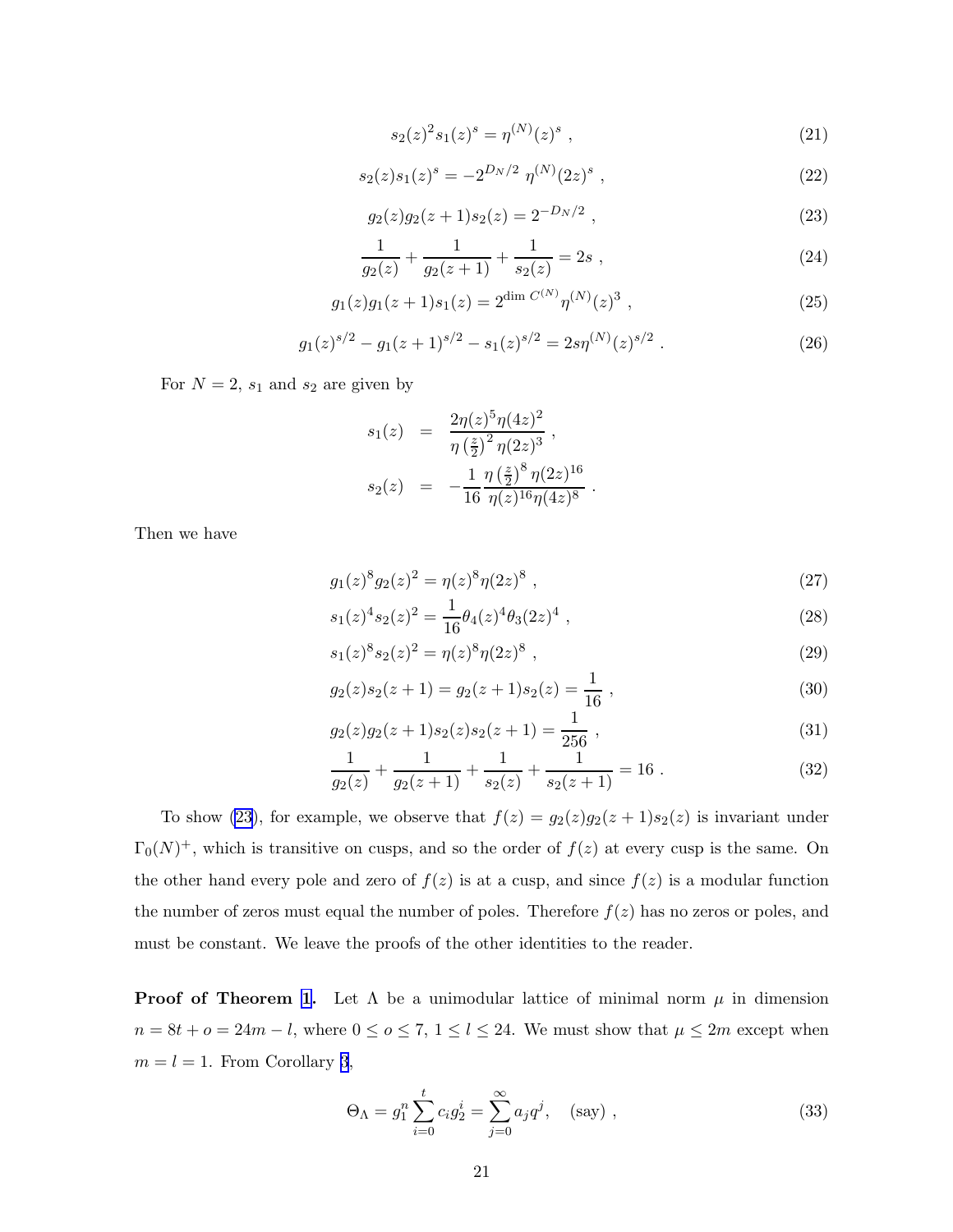<span id="page-22-0"></span>and the theta series of the  $\emptyset$ -shadow of  $\Lambda$  is

$$
\Theta_S = s_1^n \sum_{i=0}^t c_i s_2^i = q^{\frac{\alpha}{4}} \sum_{j=0}^\infty b_j q^{2j}, \quad \text{(say)} \tag{34}
$$

Suppose, seeking a contradiction, that  $\mu \geq 2m+1$ . Then  $\Theta_{\Lambda} = 1 + O(q^{2m+1})$ . This determines  $c_i$  for  $0 \le i \le 2m$ . In particular, as we show below,  $c_{2m} \le 0$ , with equality only when  $n = 23$ . On the other hand, we will also write  $c_{2m}$  as a linear combination of  $b_j$  for  $0 \le j \le t - 2m$ with nonnegative coefficients, and thus  $c_{2m} \geq 0$ , which is a contradiction unless  $n = 23$ .

To compute  $c_{2m}$  we divide both sides of [\(33](#page-21-0)) by  $g_1^n$  to obtain

$$
g_1^{-n} + O(q^{2m+1}) = \sum_{i=0}^{\infty} c_i g_2^i ,
$$

where we adopt the convention that  $c_i = 0$  for  $i > t$ . From the Bürmann-Lagrange theorem [\[49](#page-32-0)] we deduce

$$
c_i = -\frac{n}{i}
$$
 coefft. of  $q^i$  in  $q g'_1 g_1^{-n-1} \left(\frac{q}{g_2}\right)^i$ ,

for  $0 \leq i \leq 2m$ . For  $i = 2m$  this simplifies to

$$
-\frac{24m-l}{2m}\,\csc{fft}.\,\text{ of }q^{2m}\text{ in }q\text{ }g'_1\text{ }g_1^{l-1}\text{ }q^{2m}\text{ }\eta^{-24m}\text{ ,}
$$

using [\(19](#page-20-0)). Now  $g'_1 g_1^{l-1}$  (the derivative of a theta series) has nonnegative coefficients, and  $q^{2m}\eta^{-24m}$  has nonnegative coefficients and positive coefficients at even powers of q. So as long as  $qg'_1g_1^{l-1}$  has a nonzero coefficient of even degree  $\leq 2m$ , it follows that  $c_{2m} < 0$ . Since  $g_1$  has a linear term and  $g'_1$  has a cubic term, the only way  $c_{2m}$  can equal zero is if  $m = l = 1$ , i.e. if  $n = 23$ .

On the other hand, from (34) we have

$$
\sum_{i=0}^{t} c_{t-i} s_2^{-i} = s_1^{-n} s_2^{-t} q^{o/4} \sum_{j=0}^{\infty} b_j q^{2j}
$$

and thus

$$
c_i = \sum_{j=0}^{t-j} \beta_{i,j} b_j
$$

where

$$
s_1^{-n} s_2^{-t} q^{o/4+2j} = \sum_{i=0}^{\infty} \beta_{t-i,j} s_2^{-i} .
$$

Again using Bürmann-Lagrange we find

$$
\beta_{i,j} = -\operatorname{coefft. of} q^{2t - 2i - 2j} \operatorname{in} 2 \frac{qs_2'}{s_2} q^{2t - 2i + o/4} s_2^{-i} s_1^{-n} . \tag{35}
$$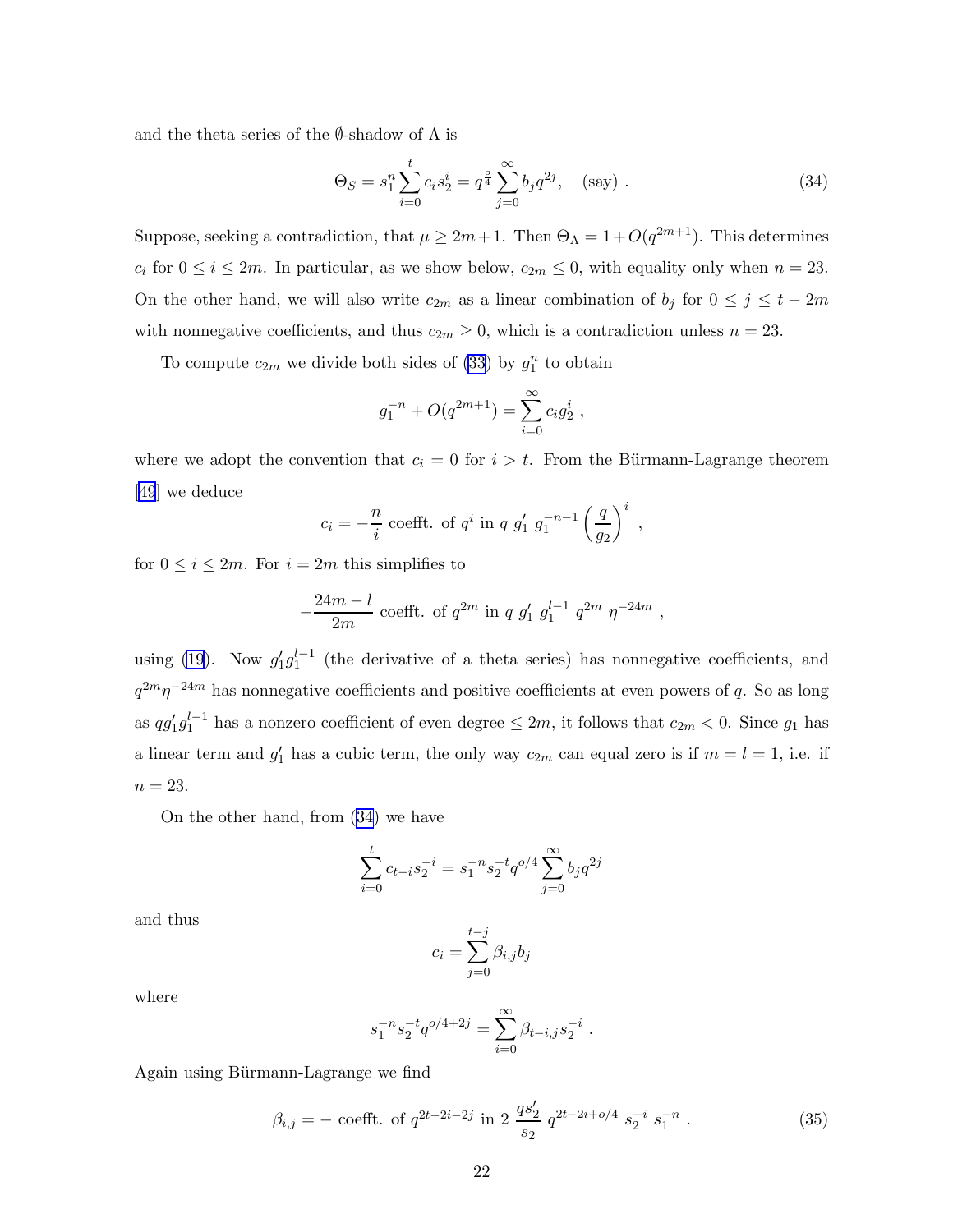From the product expansion for  $s_2$  we immediately deduce that all coefficients of  $qs'_2/s_2$  are nonpositive. From [\(22](#page-21-0)) (with  $s = 24$ ) and the fact that  $s<sub>1</sub>$  has nonnegative coefficients, the remaining factor in [\(35\)](#page-22-0) has nonnegative coefficients as long as  $24i \geq n$ . In particular, this is certainly true for  $i = 2m$ , and thus  $\beta_{2m,j} \geq 0$ , which produces the desired contradiction.  $\blacksquare$ 

**Proof of Theorem [2](#page-3-0).** Theorem [1](#page-1-0) covers the case  $N = 1$ , and the other cases when N is odd are analogous. The proof for  $N = 2$  is given below, the remaining cases 6 and 14 again being analogous. We begin with a lemma.

**Lemma 4.** If  $N = 2$  then (i) all coefficients of  $s_1^{-2a} s_2^{-2b}$  are nonnegative whenever  $2b \le a \le$  $4b,$  and (ii) all coefficients of the logarithmic derivative of  $q^c s_1^{-2a} s_2^{-2b}$  are nonnegative whenever  $2b \le a \le \min\{2b + c, 4b\}.$ 

Proof. We write

$$
q^c s_1^{-2a} s_2^{-2b} = q^{2b+c-a} (q^2 s_1^{-8} s_2^{-2})^{a/2-b} (s_1^{-4} s_2^{-2})^{2b-a/2} ,
$$

in which the exponents  $2b-a/2$ ,  $a/2-b$  and  $2b+c-a$  are positive by hypothesis, and consider each factor separately. First, q and its logarithmic derivative  $(q^{-1})$  are both nonnegative. The other two terms may be expanded as

$$
\frac{q^2}{s_1^8 s_2^2} = \frac{q^2}{(\eta^{(2)})^8} = \prod_{m=1}^{\infty} (1 - q^m)^{-8} (1 - q^{2m})^{-8}
$$
(36)

and, using  $(28)$ ,

$$
s_1^{-4}s_2^{-2} = 16 \prod_{m=1}^{\infty} \{ (1+q^{2m-1})(1-q^{2m-1})^{-2} \}^4 (1-q^{4m})^{-8} (1-q^{8m-4})^{-8} . \tag{37}
$$

Each factor of (36) and (37) has nonnegative coefficients and nonnegative logarithmic derivative.  $\blacksquare$ 

**Proof of Theorem [2](#page-3-0) for**  $N = 2$ . Let  $\Lambda$  be a 2-modular lattice of minimal norm  $\mu$  in dimension  $n = 4t + o = 16m - 2l$ , where  $o = 0$  or  $2, 1 \le l \le 8$ . Then

$$
\Theta_{\Lambda} = g_1^{n/2} \sum_{i=0}^{t} c_i g_2^i = \sum_{j=0}^{\infty} a_j q^j ,
$$
  

$$
\Theta_S = s_1^{n/2} \sum_{i=0}^{t} c_i s_2^i = q^{o/2} \sum_{j=0}^{\infty} b_j q^j ,
$$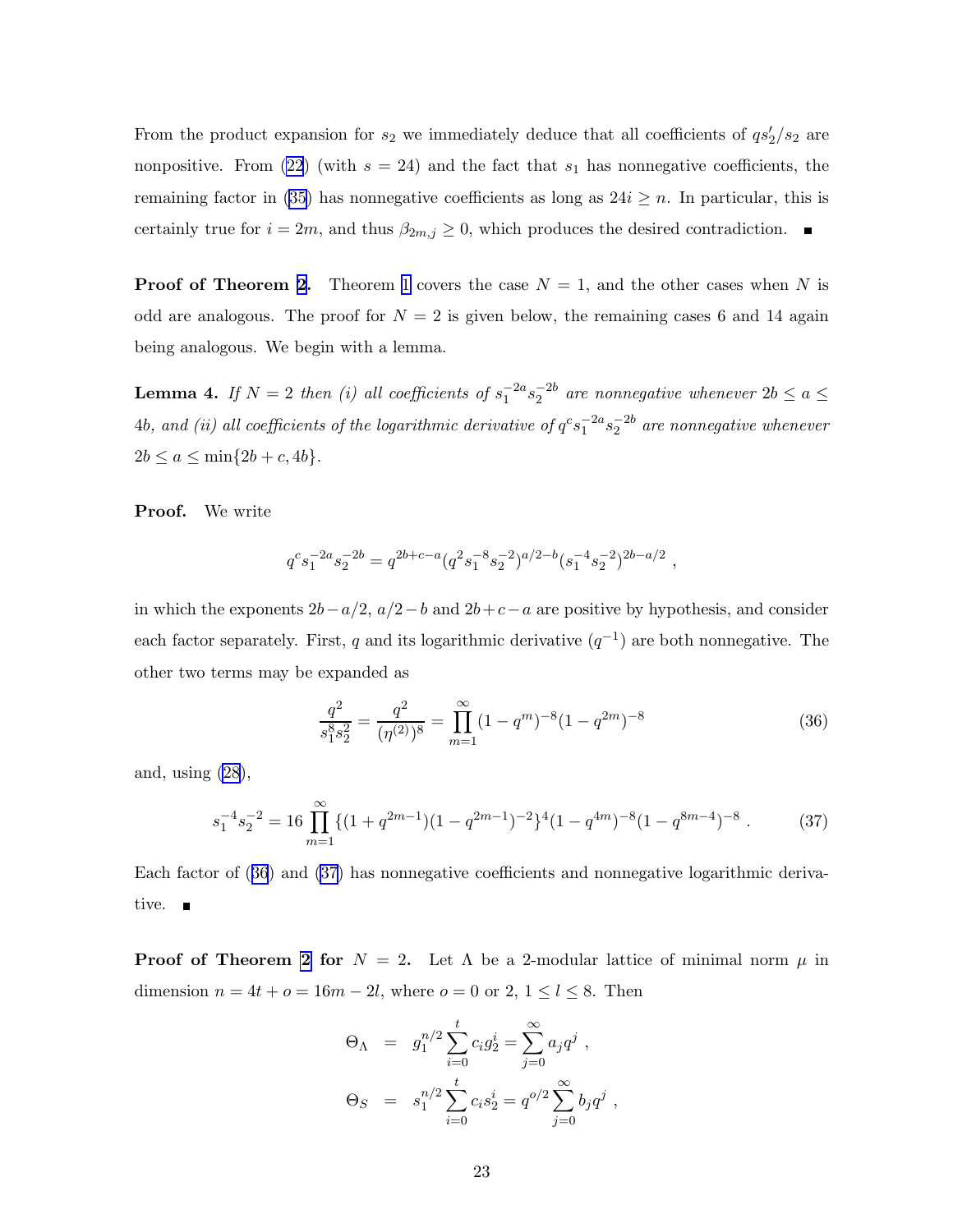say. That  $c_{2m} \leq 0$  follows as in the proof of Theorem [1](#page-1-0), but since  $g'_1$  now has a linear term there is no exception and  $c_{2m} < 0$ .

On the other hand, defining  $\beta_{i,j}$  as before, we find

$$
\beta_{2m,j} = \frac{1}{2m} \text{ coefft. } q^{t-2m-j} \text{ in } \mathcal{L}\left\{q^{j+o/2}s_1^{-n/2}s_2^{-t}\right\}q^{n/4-2m}s_1^{-n/2}s_2^{-2m} ,
$$

where  $\mathcal L$  denotes the logarithmic derivative. By the lemma, the first factor has nonnegative coefficients when  $0 \leq o/2 \leq t$ , and the second factor has nonnegative coefficients when  $8m \leq$  $n \leq 16m$ . This proves the desired result for  $n \geq 8$ . The remaining three cases,  $n = 2, 4$  and 6, can be checked directly.

We end this section with an analogue of Theorem [1](#page-1-0) for codes over  $\mathbb{Z}/4\mathbb{Z}$ . This is a gener-alization of a bound established by Bonnecaze et al. [\[5](#page-29-0)] for self-dual codes over  $\mathbb{Z}/4\mathbb{Z}$  in which all Euclidean norms are divisible by 8.

**Theorem 10.** Suppose C is a self-dual code over  $\mathbb{Z}/4\mathbb{Z}$  of length n. The minimal Euclidean norm of C is at most

$$
8\left[\frac{n}{24}\right]+8\ ,
$$

unless  $n \equiv 23 \pmod{24}$  when the bound must be increased by 4.

**Proof.**As in [[5](#page-29-0)] we construct a unimodular lattice  $\Lambda$  from C using "Construction A".  $\Lambda$  has theta series

$$
\theta_3(4z)^n + O(q^{\mu/4}),
$$

where  $\mu$  is the minimal Euclidean norm of C. The argument used to prove Theorem [1](#page-1-0) now establishes the desired result. The identity

$$
q\,\left(\theta_3(4z)\,\,\theta'_3(z)\,\,-\,\,\theta'_3(4z)\,\,\theta_3(z)\right)\,\,=\,\,\eta(2z)^6
$$

is needed.

## 7. Genera not covered by Theorem [2](#page-3-0)

We can say less about the minimal norm  $\mu$  of a strongly N-modular lattice  $\Lambda$  not rationally equivalent to a direct sum of copies of  $C^{(N)}$ . If  $N=1$  or 2, local considerations show that no such lattices exist, nor can they exist for  $N = 7$  or 23, although then a more involved argument appears to be needed (see the Appendix).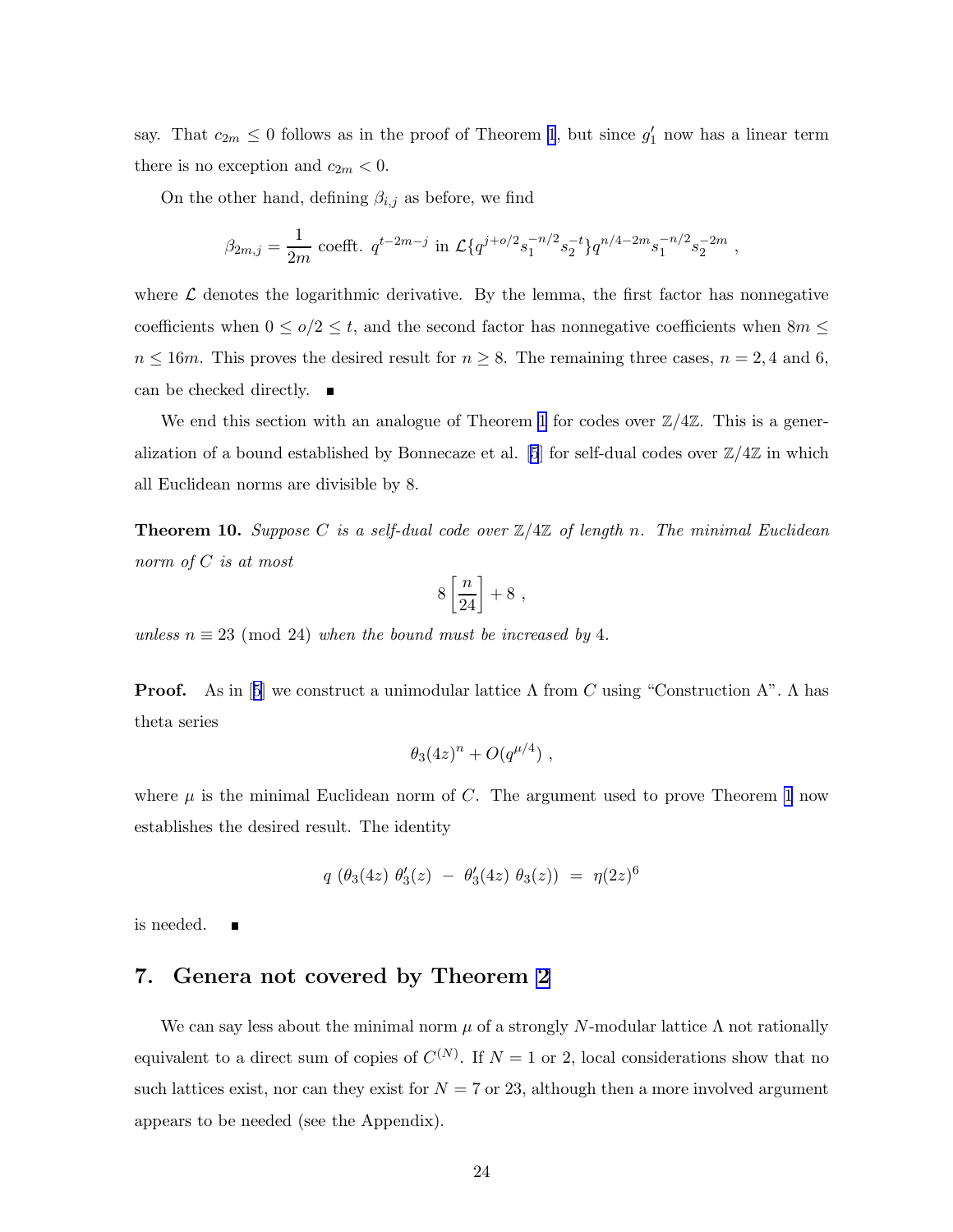For  $N = 3, 5, 6$  and 11, the numerical evidence suggests that

$$
\mu \le 2 \left[ \frac{n - \dim C^{(N)}}{D_N} \right] + 2 \ . \tag{38}
$$

For  $N = 3$  and 11 we further conjecture that if equality holds and  $n \equiv 2 \pmod{D_N}$  then  $\Lambda$ must be even. These conjectures have been verified for  $n \leq 56$  for  $N = 3, 5, 6$  and for  $n \leq 32$ for  $N = 11$ .

For  $N \leq 14$  we conjecture that

$$
\mu \le 2\left[\frac{n}{4}\right] + 2, \quad n \ne 2 ;
$$

this has been verified for  $n \leq 30$ . For  $N = 15$  there is no obvious pattern. In the critical dimension 4, for example, the lattice defined below in [\(39](#page-28-0)) has minimal norm 4, which actually coincides with the bound of Theorem [2.](#page-3-0)

Acknowledgement. The computer language Magma [\[6](#page-29-0)], [\[7](#page-29-0)], [\[8](#page-29-0)] has been helpful in studying particular lattices, testing for modularity, etc.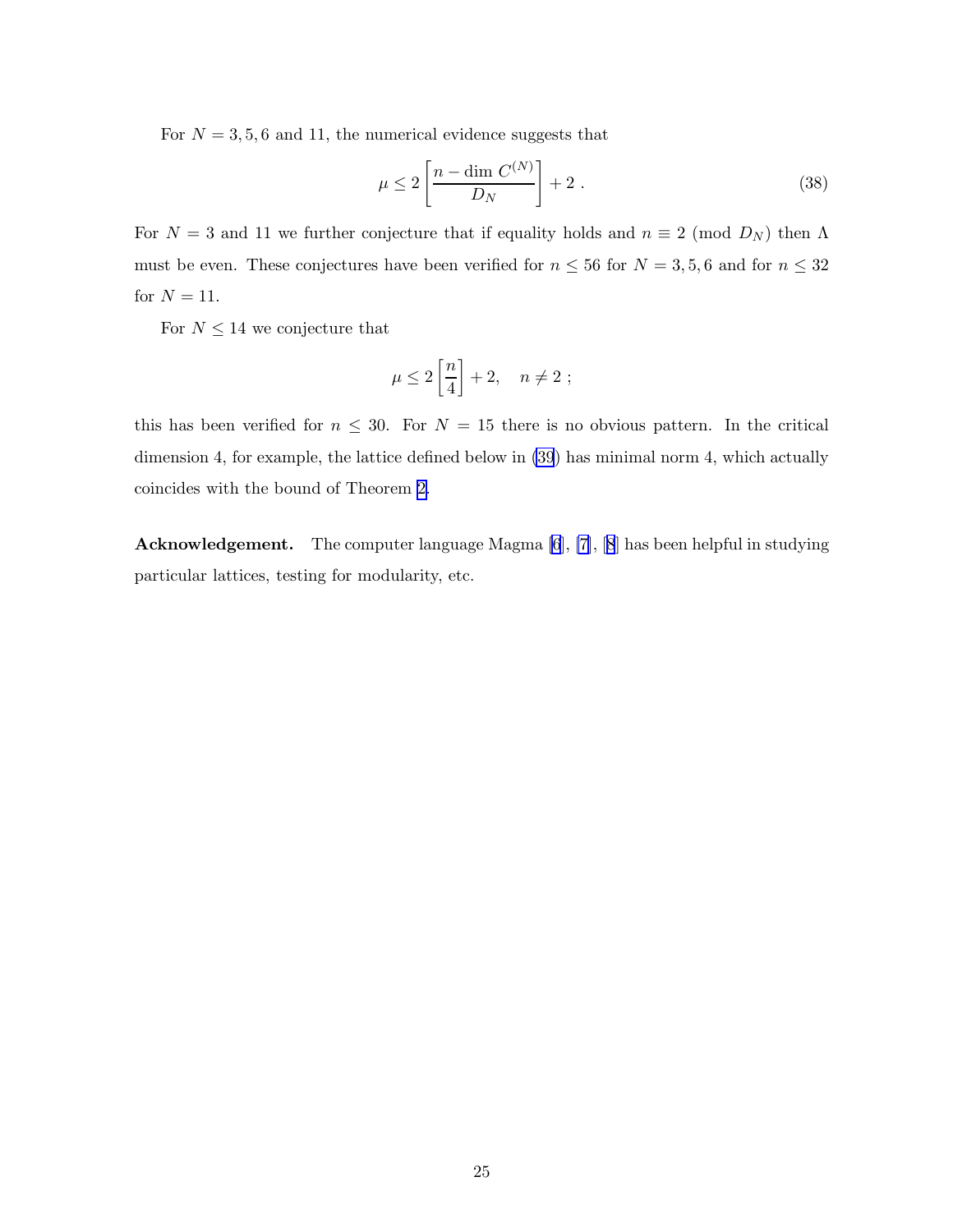# <span id="page-26-0"></span>Appendix

For  $N = 7$  and 23, every N-modular lattice must satisfy the hypotheses of Theorem [2.](#page-3-0) This a consequence of the following result.

**Theorem 11.** If N is a positive integer congruent to 7 mod 8, then any even  $\{N\}$ -modular lattice of even-level 4N has oddity 0.

We begin with two lemmas. When we say that a power series reduces to 1 mod 2, this includes the assertion that the coefficients are algebraic integers, and the corresponding number field is unramified at 2.

**Lemma 5.** Let  $\Lambda$  be an even lattice of even-level  $2^k N$ , with N odd. Then for any element t of  $\Gamma_0(2^k)$ , there exists a constant C such that  $C\Theta_{\Lambda}|_t$  reduces to 1 mod 2.

**Proof.**The analysis of [[21](#page-30-0)] can be extended to show that there exists a function  $T(v)$  on  $\Lambda^*$ such that

$$
\Theta_{\Lambda}|_{t} = \sum_{v \in \Lambda^*} T(v) q^{v \cdot v}.
$$

Moreover  $T(v) = T(-v)$  and  $T(v)/T(0)$  is either 0 or a root of unity of odd order. Taking  $C = T(0)^{-1}$ , the result follows immediately.

**Lemma 6.** Let g be a modular function for  $\Gamma(2)$ . If all poles of g occur at the cusp 1, and the expansion of g at  $\infty$  reduces to 1 mod 2, then all zeros of g occur at points z such that  $16\lambda(z)^{-1}$  is an algebraic integer with even norm, where  $\lambda(z) = (\theta_2(z)/\theta_3(z))^4$ .

**Proof.** Let  $\ell(z)$  be the function  $\lambda(z)/16$ . Then  $\ell(z)$  has integer coefficients, with leading coefficient equal to 1. Since the unique pole of  $\ell$  is at 1, g can be expressed as a polynomial p in  $\ell$ , with algebraic integer coefficients. Clearly, then, g reduces to 1 mod 2 just when p reduces to 1 mod 2. But this implies that all roots of  $p$  have 2-adic valuation greater than 1, which is the desired result.  $\blacksquare$ 

**Proof of Theorem 11.** Let  $\Lambda$  be an *n*-dimensional even  $\{N\}$ -modular lattice of even-level 4N, with theta series  $\Theta_{\Lambda}(z)$ , and let K be the  $\{4, N\}$ -modular lattice  $\sqrt{2}\mathbb{Z} \times \sqrt{2N}\mathbb{Z}$ , with theta series  $\Theta_K(z) = \theta_3(2z)\theta_3(2Nz)$ . Then  $f(z) = \Theta_{\Lambda}(z)/\Theta_K(z)^{n/2}$  is a modular function for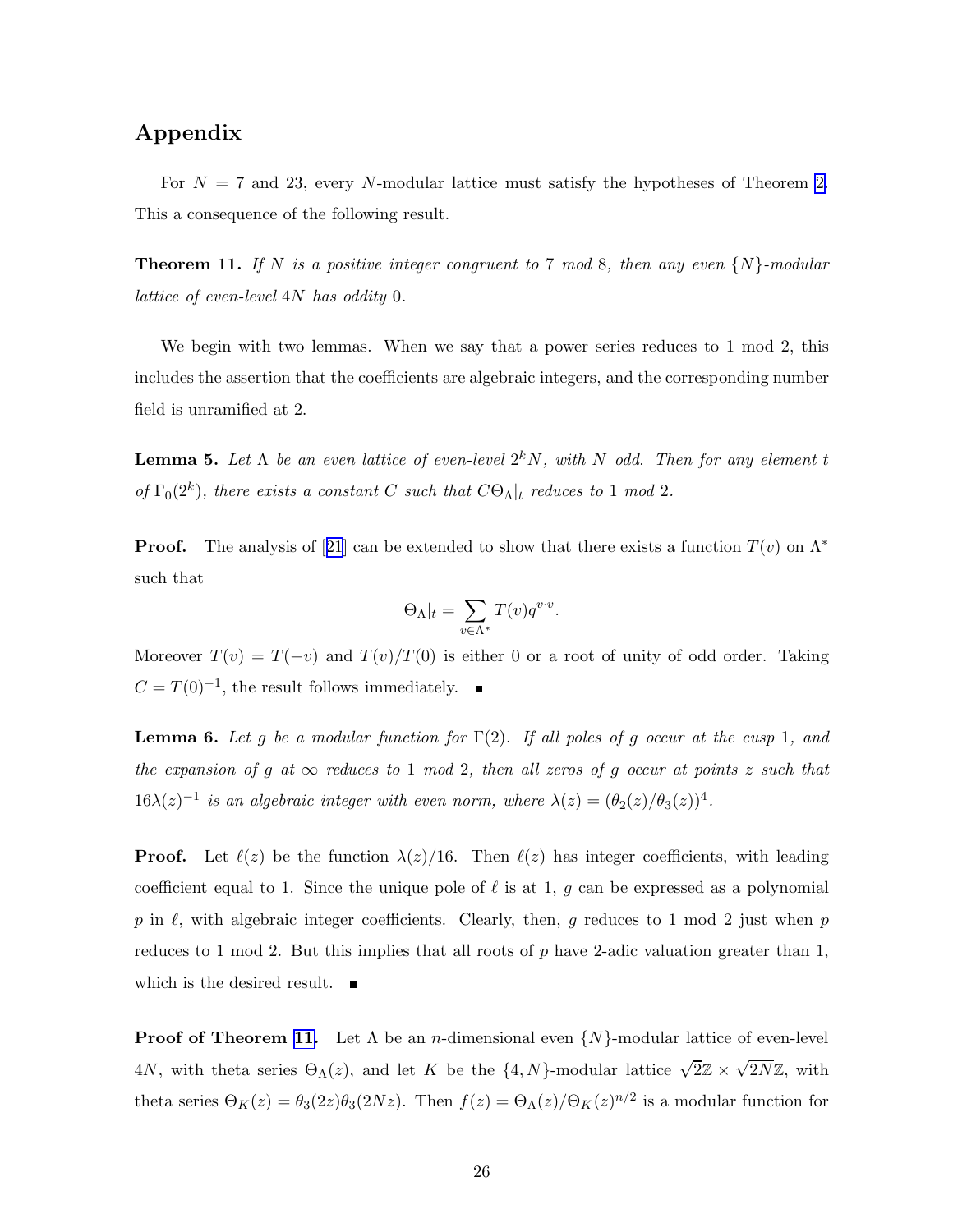$\Gamma_0(4N)$  (with trivial character, since dim  $\Lambda$  is even and thus det<sub>2</sub>  $\Lambda$  is a square). Furthermore, since  $\theta_3(2z)\theta_3(2Nz)$  has zeros only at cusps, it follows that f has poles only at cusps.

If  $\Lambda$  had oddity 4 (the only other possibility), then f would satisfy the relation

$$
f|_{W_N} = -f,
$$

since both  $\Lambda$  and  $K^{n/2}$  are  $\{N\}$ -modular, and K has oddity 0. As a consequence, f has at least one zero at every point of  $\Gamma_0(4N)$  fixed by  $W_N$ . Also, since f is the ratio of two theta series, its expansion around  $\infty$  has integer coefficients, and reduces to 1 mod 2.

Let T be a set of (right) representatives for  $\Gamma_0(4)/\Gamma_0(4N)$ . Then

$$
g = \prod_{t \in T} f|_t
$$

is a modular function for  $\Gamma_0(4)$  (g can also be thought of as the norm of f from  $\Gamma_0(4N)$  to  $\Gamma_0(4)$ ). Moreover, up to a constant factor, the expansion of g around  $\infty$  reduces to 1 mod 2, since by Lemma [5](#page-26-0) the same is true for each  $f|_t$ .

Since  $g(z)$  is invariant under  $\Gamma_0(4)$ ,  $g(z/2)$  is invariant under  $\frac{1}{2}\Gamma_0(4) = \Gamma(2)$ . Moreover, since the poles of  $g(z)$  are at the cusps, and neither  $\infty$  nor 0 are poles of  $g(z)$ , it follows that the only pole (which may, of course, be a multiple pole) of  $g(z)$  is at the cusp 1.

To finish the proof, we invoke Lemma [6](#page-26-0). We obtain a contradiction if we can demonstrate the existence of some point z of  $\Gamma_0(4N)$  fixed by  $W_N$  such that  $16\lambda(z/2)$  has odd norm. Let x be the point  $(1 + \sqrt{-N})/4$  of  $\Gamma_0(N)$ . If x' is any image of x in  $\Gamma_0(N) \cap \Gamma(2)$ , then  $2x'$  is a point of  $\Gamma_0(4N)$  fixed by  $W_N$ . Now  $j(x)$  has odd norm. (The elliptic curve corresponding to x has complex multiplication by an order of  $\mathbb{Q}(\sqrt{-N})$  of odd conductor. A CM curve always has integral j-invariant, so has good reduction over a suitable extension of  $\mathbb{Q}$ . The reduction mod 2 cannot be supersingular, so the *j*-invariant cannot reduce to 0.) We have

$$
j = \frac{(\ell^2 - 16\ell + 256)^3}{\ell^2(\ell - 16)^2} \equiv \ell^2 \pmod{2},
$$

so for two of the six images,  $\ell$  must have odd norm.

**Remarks.** (1) The assumption that N is congruent to 7 mod 8 is critical; for N congruent to 1 mod 4, there are no points fixed by  $W_N$  other than cusps, while for N congruent to 3 mod 8, the points fixed by  $W_N$  correspond to curves with supersingular reduction mod 2. (2) The hypothesis that the even-level be  $4N$  can be relaxed to say that the even-level is  $4MN$ ,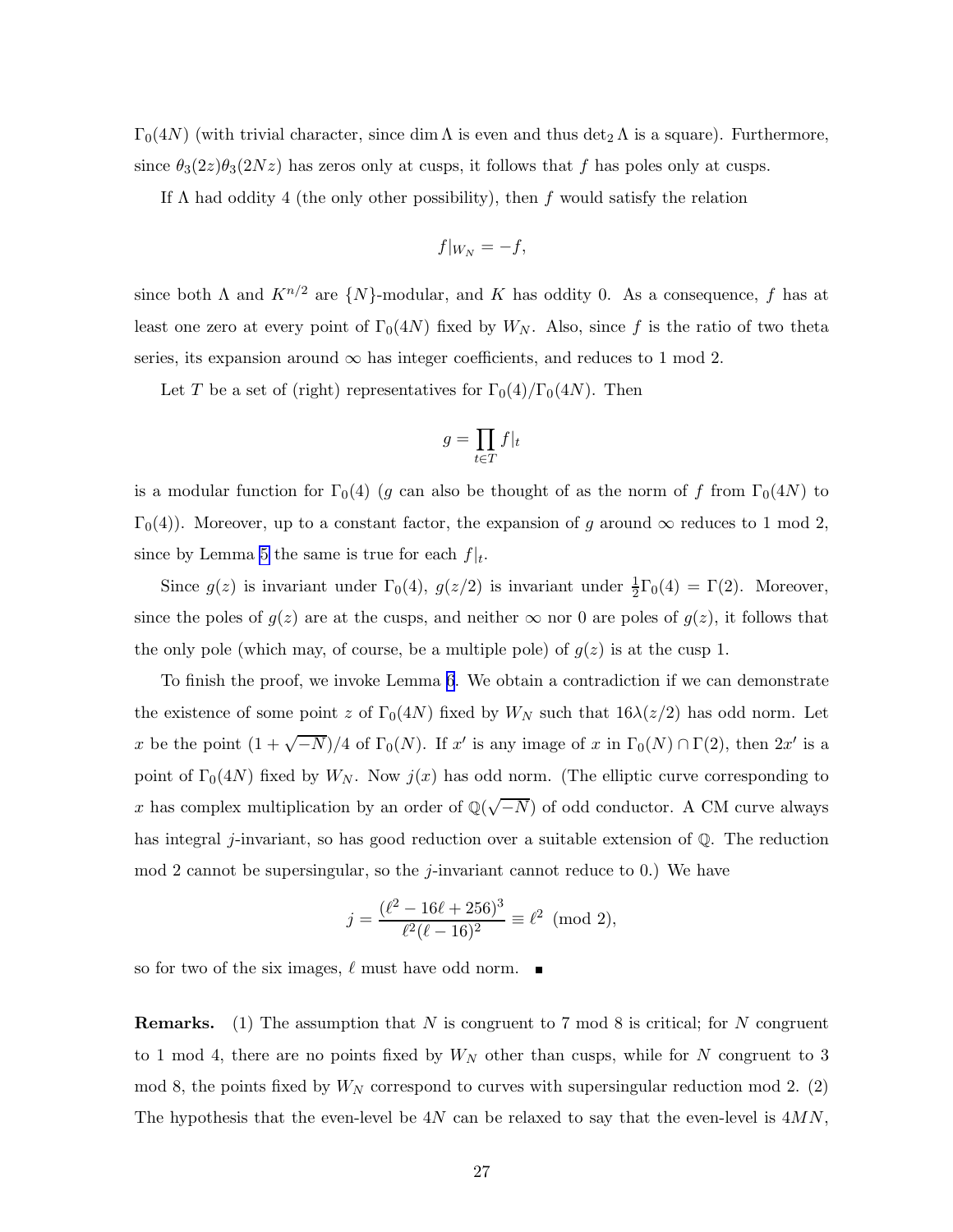<span id="page-28-0"></span>where M is an odd integer, relatively prime to N, such that  $-N$  has a square root mod M and  $\det_{\Pi(M)} \Lambda$  is a square; in that case, the conclusion is that  $\gamma_{\Pi(4M)}(\Lambda) = 1$ . The existence of a square root of  $-N$  is necessary to allow the existence of suitable CM curves.

**Corollary 4.** If N is an integer congruent to 7 mod 8, then any N-modular lattice has oddity 0, as does any  $\{2, N\}$ -modular lattice of dimension a multiple of 4.

**Proof.** If  $\Lambda$  is an N-modular lattice, then  $\sqrt{2}\Lambda$  is  $\{4, N\}$ -modular, and has the same oddity (since det  $\Lambda$  is 1 or 7 mod 8). Therefore  $\sqrt{2}\Lambda$  satisfies the hypotheses of Theorem [11](#page-26-0), and must have oddity 0.

Similarly, a  $\{2, N\}$ -modular even lattice has oddity 0. If  $\Lambda$  is a  $\{2, N\}$ -modular odd lattice, then the even neighbor of  $\Lambda$  (recall Theorem [8\)](#page-16-0) is a  $\{2, N\}$ -modular even lattice with the same oddity.  $\blacksquare$ 

The following is immediate:

Corollary 5. All p-modular lattices, for p prime and congruent to 7 mod 8, are rationally equivalent to the direct sum of some number of copies of  $C^{(p)}$ . A strongly 14-modular lattice must be rationally equivalent to the direct sum of some number of copies of  $\begin{pmatrix} 3 & 1 \\ 1 & 5 \end{pmatrix}$ . A strongly 15-modular lattice is rationally equivalent to the direct sum of some number of copies of  $C^{(15)}$ , possibly together with a copy of

$$
\left(\begin{array}{cccc}\n4 & 0 & 2 & 1\\
0 & 4 & 1 & 2\\
2 & 1 & 5 & 1\\
1 & 2 & 1 & 5\n\end{array}\right).
$$
\n(39)

# References

- [1] A. O. L. Atkin and J. Lehner, Hecke operators on  $\Gamma_0(m)$ , Math. Ann. 185 (1970), 134– 160.
- [2] C. Bachoc, Applications of coding theory to the construction of modular lattices, J. *Combin. Theory* **A 78** (1997), 92–119.
- [3] F. van der Blij, An invariant of quadratic forms mod 8, Indag. Math. 21 (1959), 291–293.
- [4] H. Braun, Geschlecter quadratischer Formen, J. reine angewandte Math. 182 (1940), 32–49.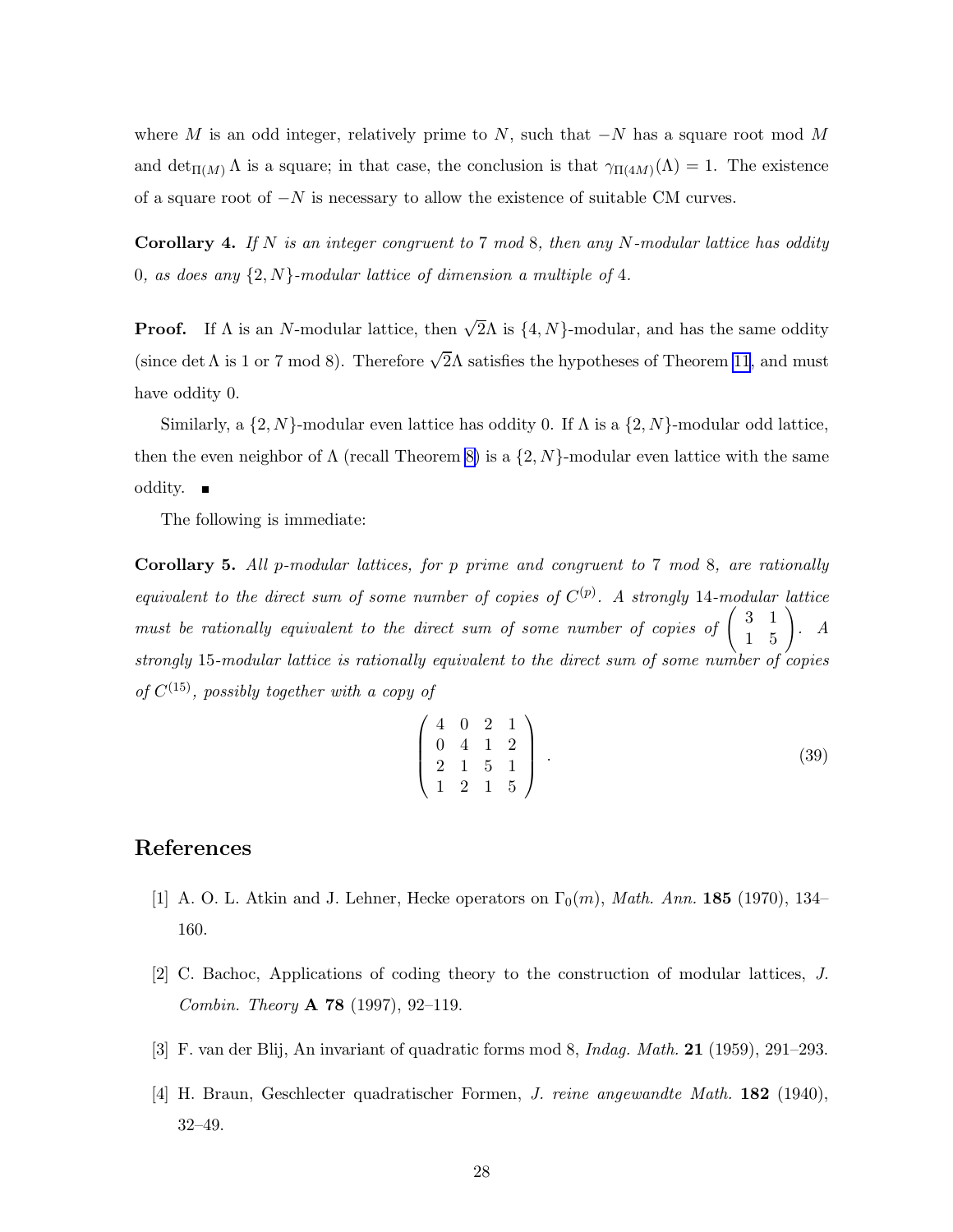- <span id="page-29-0"></span>[5] A. Bonnecaze, P. Solé, C. Bachoc and B. Mourrain, Type II codes over  $\mathbb{Z}_4$ , IEEE Trans. Information Theory 43 (1997), 969–976.
- [6] W. Bosma and J. Cannon, Handbook of Magma Functions, Sydney, 1995.
- [7] W. Bosma, J. Cannon, and G. Mathews, Programming with algebraic structures: Design of the Magma language, in Proceedings of the 1994 International Symposium on Symbolic and Algebraic Computation, M. Giesbrecht, Ed., Association for Computing Machinery, 1994, 52–57.
- [8] W. Bosma, J. Cannon, and C. Playoust, The Magma algebra system I: The user language, J. Symb. Comp. 24 (1997), 235–265.
- [9] A. R. Calderbank, E. M. Rains, P. W. Shor and N. J. A. Sloane, Quantum error correction via codes over  $GF(4)$ , IEEE Trans. Information Theory 44 (1998), to appear.
- [10] H. Cohen, A Course in Computational Algebraic Number Theory, Springer-Verlag, NY, 1996.
- [11] J. H. Conway and S. P. Norton, Monstrous moonshine, Bull. London Math. Soc. 11 (1979), 308–339.
- [12] J. H. Conway and N. J. A. Sloane, Low-dimensional lattices II: subgroups of  $GL(n, \mathbb{Z})$ , Proc. Royal Soc. London, A 419 (1988), 29–68.
- [13] J. H. Conway and N. J. A. Sloane, A new upper bound for the minimum of an integral lattice of determinant one, *Bull. Amer. Math. Soc.* 23 (1990), 383–387. Erratum: 24 (1991), 479.
- [14] J. H. Conway and N. J. A. Sloane, A new upper bound on the minimal distance of self-dual codes, IEEE Trans. Information Theory 36, (1990), 1319–1333.
- [15] J. H. Conway and N. J. A. Sloane, Sphere Packings, Lattices and Groups, Springer-Verlag, NY, 2nd edition, 1993.
- [16] J. H. Conway and N. J. A. Sloane, On lattices equivalent to their duals, J. Number Theory 48 (1994), 373–382.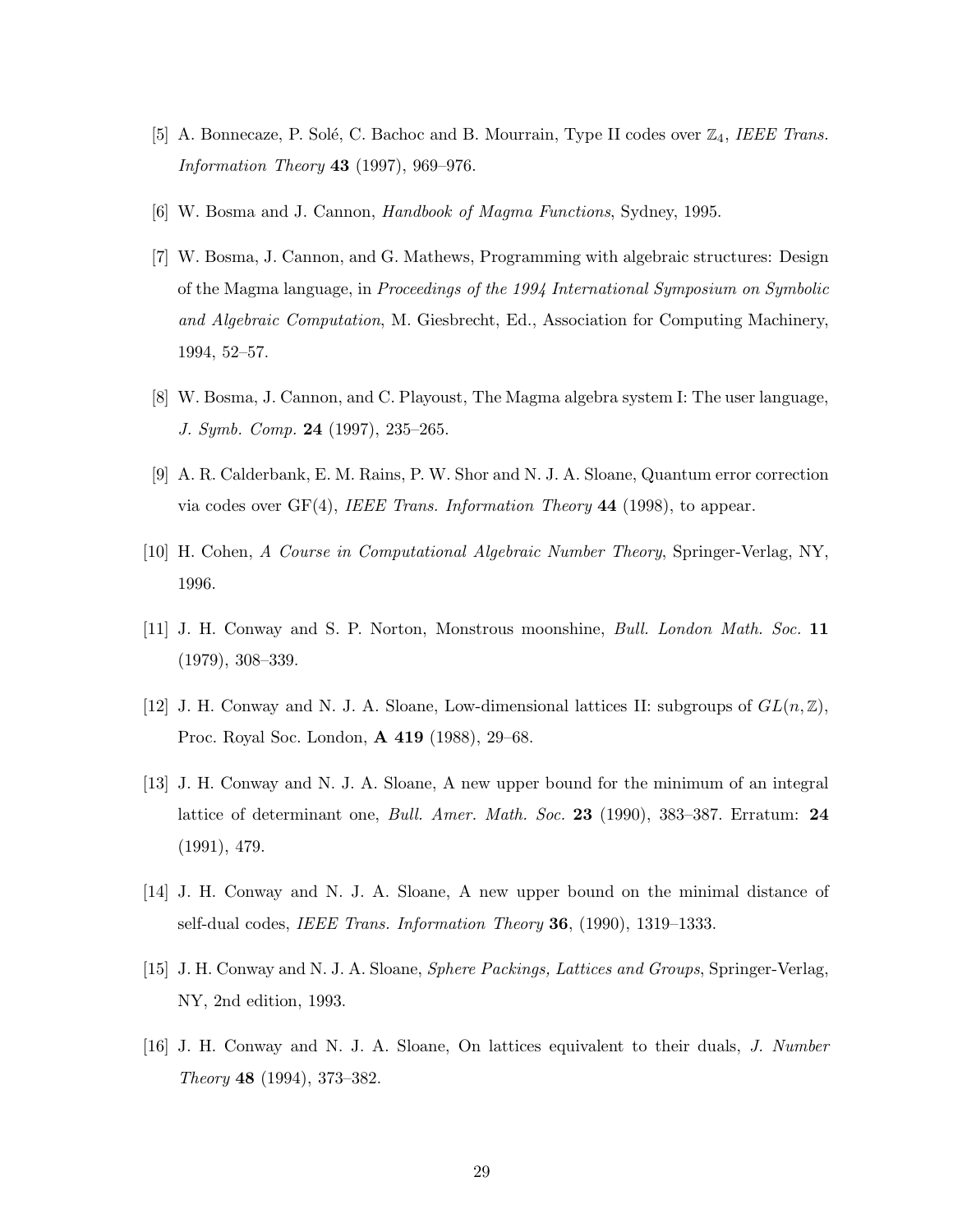- <span id="page-30-0"></span>[17] J. H. Conway and N. J. A. Sloane, A note on optimal unimodular lattices, J. Number Theory, to appear.
- [18] K. Harada and M. L. Lang, Some elliptic curves arising from the Leech lattice, J. Alg. 125 (1989), 298–310.
- [19] K. Harada and M. L. Lang, On some sublattices of the Leech lattice, Hokkaido Math. J. 19 (1990), 435–446.
- [20] G. Höhn, Self-dual codes over the Kleinian four group, preprint, August 1996.
- [21] Y. Kitaoka, A remark on the transformation formula of theta functions associated to positive definite quadratic forms, J. Number Theory 12 (1980), 224–229.
- [22] M. Koike, Mathieu group  $M_{24}$  and modular forms, Nagoya Math. J. 99 (1985), 147–157.
- [23] T. Kondo and T. Tasaka, The theta functions of sublattices of the Leech lattice, Nagoya Math. J. 101 (1986), 151–179.
- [24] T. Kondo and T. Tasaka, The theta functions of sublattices of the Leech lattice II, J. Fac. Sci. Univ. Tokyo, Sec IA, 34 (1987), 545–572.
- [25] I. Krasikov and S. Litsyn, Linear programming bounds for doubly-even self-dual codes, IEEE Trans. Information Theory  $43$  (1997), 1238–1244.
- [26] C. L. Mallows, A. M. Odlyzko and N. J. A. Sloane, Upper bounds for modular forms, lattices and codes, J. Algebra 36 (1975), 68–76.
- [27] C. L. Mallows and N. J. A. Sloane, An upper bound for self-dual codes, Information and Control 22 (1973), 188–200.
- [28] J. Martinet, Les R´eseaux Parfaits des Espaces Euclidiens, Masson, Paris, 1996.
- [29] J. Milnor and D. Husemoller, Symmetric Bilinear Forms, Springer-Verlag, NY, 1973.
- [30] T. Miyake, Modular Forms, Springer-Verlag, NY, 1989.
- [31] G. Nebe, Finite subgroups of  $GL_{24}(\mathbb{Q})$ , Experimental Math. 5 (1996), 163-195.
- [32] G. Nebe, Finite subgroups of  $GL_n(\mathbb{Q})$  for  $25 \leq n \leq 31$ , Commun. Algeb. 24 (1996), 2341–2397.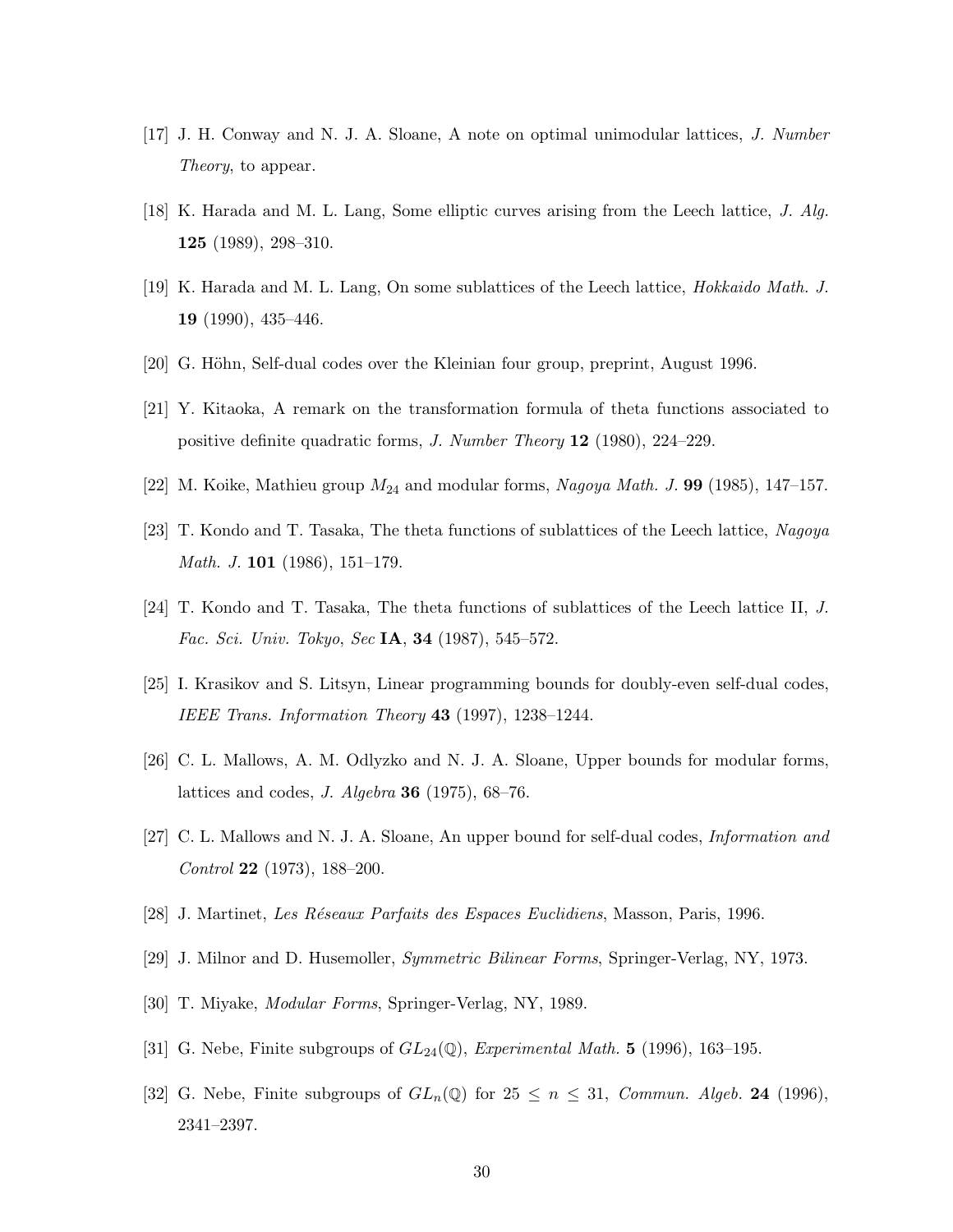- <span id="page-31-0"></span>[33] G. Nebe, The normaliser action and strongly modular lattices, *L'Enseign. Math.* 43 (1997), 67–76.
- [34] G. Nebe and W. Plesken, *Finite Rational Matrix Groups*, Memoirs Amer. Math. Soc., Vol. 116 (No. 556), 1995.
- [35] G. Nebe and B. B. Venkov, Non-existence of extremal lattices in certain genera of modular lattices, J. Number Theory, 60 (1996), 310–317.
- [36] W. Plesken and M. Pohst, On maximal finite irreducible subgroups of  $GL(n, \mathbb{Z})$ : IV, remarks on even dimensions with applications to  $n = 8$ , *Math. Comp.* **34** (1980), 259– 275.
- [37] H.-G. Quebbemann, Lattices with theta-functions for  $G(\sqrt{2})$  and linear codes, J. Alg. 105 (1987), 443–450.
- [38] H.-G. Quebbemann, Modular lattices in Euclidean spaces, J. Numb. Theory 54 (1995), 190–202.
- [39] H.-G. Quebbemann, Atkin-Lehner eigenforms and strongly modular lattices, L'Enseign. *Math.*, 43 (1997), 55–65.
- [40] H.-G. Quebbemann, A shadow identity and an application to isoduality, preprint, 1998.
- [41] E. M. Rains, Shadow bounds for self-dual codes, IEEE Trans. Information Theory 44 (1998), 134–139.
- [42] E. M. Rains and N. J. A. Sloane, Self-dual codes, in Handbook of Coding Theory, ed. V. Pless et al., Elsevier, Amsterdam, 1998, to appear.
- [43] R. Scharlau and B. Hemkemeier, Classification of integral lattices with large class number, preprint 94–102, Univ. Bielefeld, 1994.
- [44] R. Scharlau and B. B. Venkov, The genus of the Barnes-Wall lattice, Comm. Math. Helv. 69 (1994), 322–333.
- [45] R. Scharlau and B. B. Venkov, The genus of the Coxeter-Todd lattice, preprint, 1995.
- [46] W. Scharlau, Quadratic and Hermitian Forms, Springer-Verlag, New York, 1985.